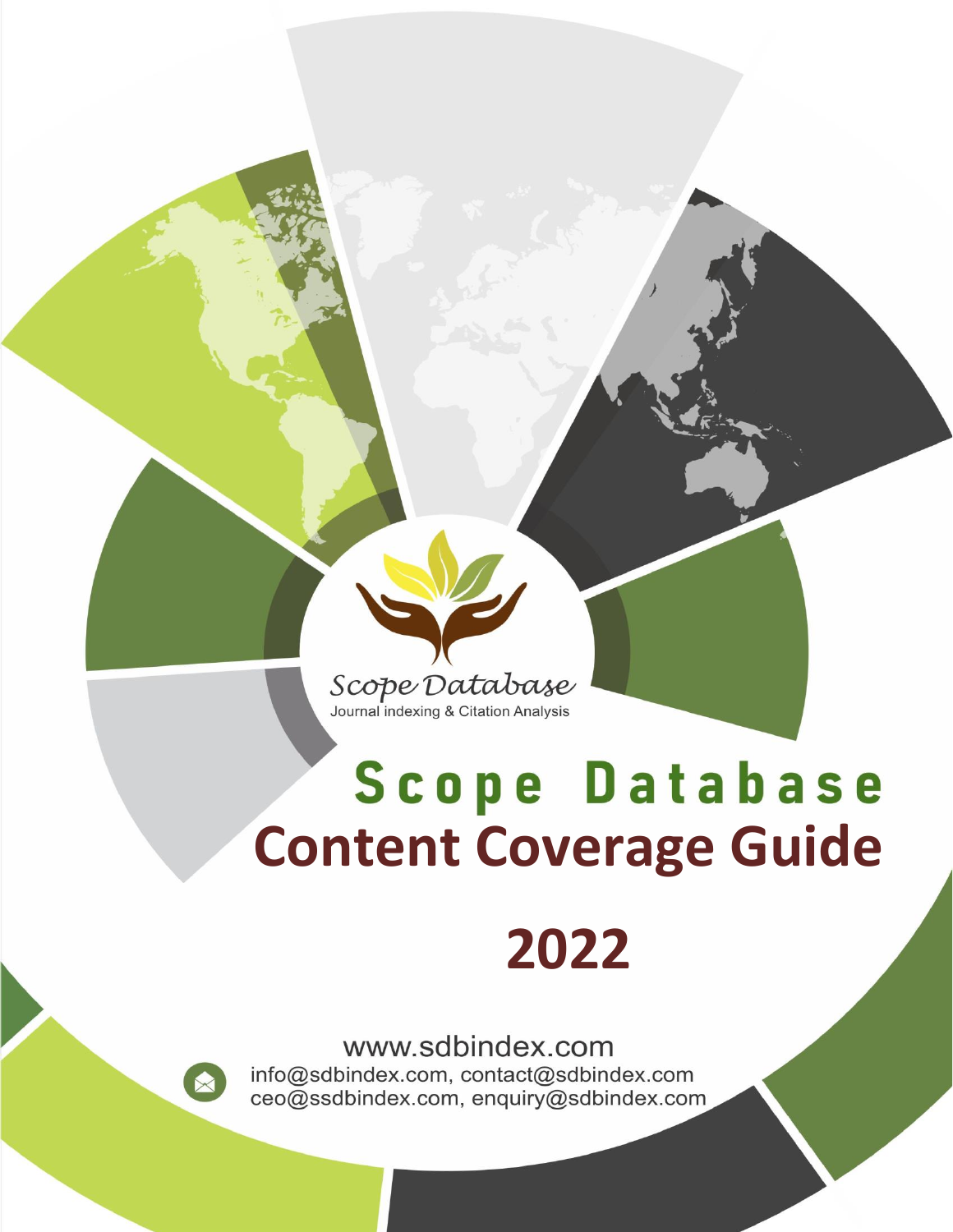

## **Scope Database Subject Coverage Manual 2022**

www.sdbindex.com

## Email: info@sdbindex.com, contact@sdbindex.com ceo@sdbindex.com, enquiry@sdbindex.com

Scope Database is the abstract and citation database of peer-reviewed scientific journals, conference proceedings, trade journals and book series. Scope Database is the world's most trusted global citation database used by many research Intuitions all over the world. Scope Database provide a comprehensive overview of the world's research output in the fields of Science, Engineering, Technology, Management, Medicine, Social Sciences, Arts and Humanities. Scope Database is a website that provides free access to multiple databases that provide comprehensive citation data for many different academic disciplines.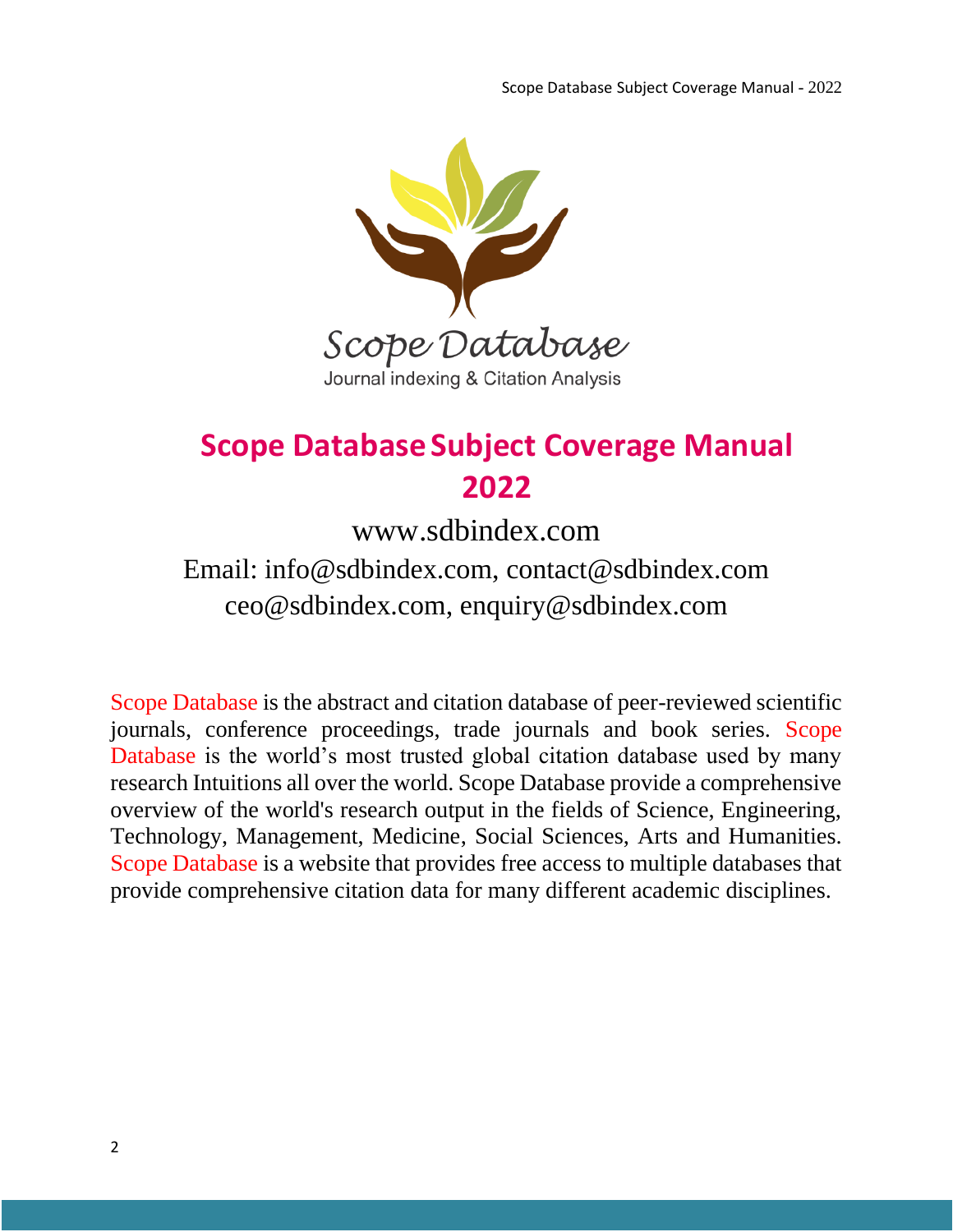## **Table of Contents**

| S.No | <b>Topic</b>                                                       | <b>Page Number</b> |
|------|--------------------------------------------------------------------|--------------------|
|      | Introduction                                                       | $4 - 16$           |
|      | Scope Database - An overview                                       |                    |
|      | <b>Content Selection Committee (CSC)</b>                           |                    |
|      | Purpose and Extent of Scope Database                               |                    |
|      | <b>Why Choose Scope Database</b>                                   |                    |
|      | <b>Who Uses Scope Database</b>                                     |                    |
|      | <b>Content Policy and Title Selection Process</b>                  |                    |
|      | <b>Key Contact Details</b>                                         |                    |
|      | <b>Scope Database Core Collection</b>                              |                    |
|      | <b>How Scope Database works</b>                                    |                    |
|      | Coverage criterion of source                                       | $17 - 18$          |
|      | 2.1 Serial sources                                                 |                    |
|      |                                                                    |                    |
|      | Coverage criterion of metadata                                     | 18-22              |
|      | 3.1 Scholarly research paper types                                 |                    |
|      | 3.2 Abstracts                                                      |                    |
|      | 3.3 Keywords and Subject area                                      |                    |
|      | 3.4 Cited references                                               |                    |
|      | 3.5 Author Affiliation                                             |                    |
|      | 3.6 Author profiles                                                |                    |
|      | 3.7 Scope Database Researcher ID integration<br>3.8 Other metadata |                    |
|      |                                                                    |                    |
|      | Coverage of sources                                                | 23-28              |
|      | 4.1 Scope Database Comprehensive title list                        |                    |
|      | 4.2 Scope Database title evaluation                                |                    |
|      | 4.3 Comprehensive coverage                                         |                    |
|      | 4.4 Subject area coverage                                          |                    |

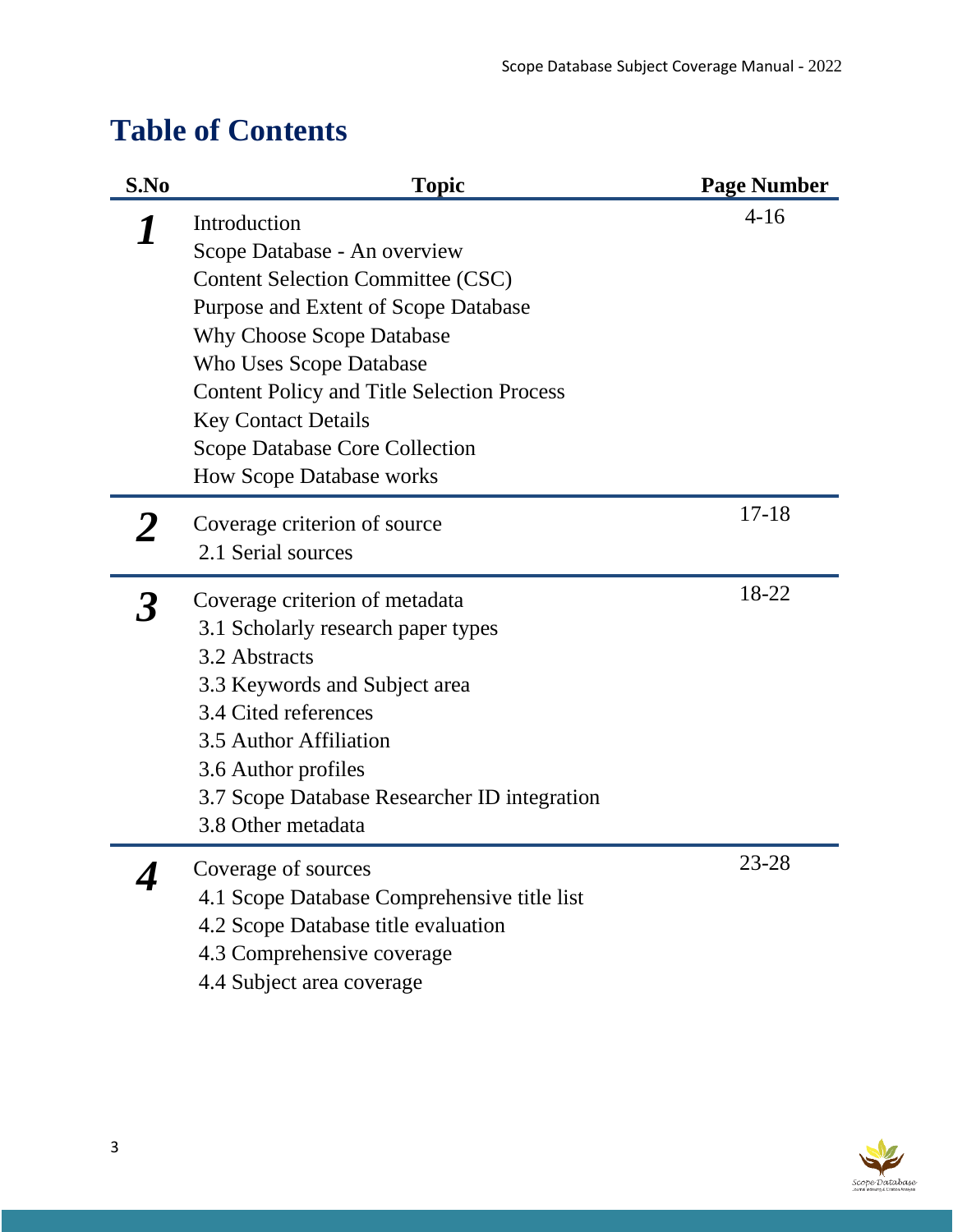## **1. INTRODUCTION**

#### **1.1 Scope Database – An Overview**

- Scope Database is the abstract and citation database of peer-reviewed scientific journals, conference proceedings, trade journals and book series. Scope Database is the world's most trusted global citation database used by many research Intuitions all over the world. Scope Database provide a comprehensive overview of the world's research output in the fields of Science, Engineering, Technology, Management, Medicine, Social Sciences, Arts and Humanities.
- Scope Database is a website that provides open access to multiple databases that provide comprehensive citation data for many different academic disciplines or the development of researchers and all types institutions Globally.
- Scope Database provide smart tools to track, analyse and visualise research outputs in various subject areas. Scope Database is the most powerful research engine, delivering your library with best-in-class publication and citation data for confident discovery, access and assessment. Scope Database is described as a unifying research tool which enables the user to acquire, analyse, and disseminate database information in a timely manner for effective decision making in all levels of business.
- Scope Database is Journal citation database launched in 2008. Scope Database covers nearly 3500 titles of peer-reviewed journals in top-level subject fields: life sciences, social sciences, physical sciences and health sciences
- Most of the academic and other institutions and millions of researchers trust Scope Database to produce high-quality research outcome in all subject areas. Scope Database enable research institutions to make more-informed decisions that guide the future of their institution and research strategy that makes the profit for the organization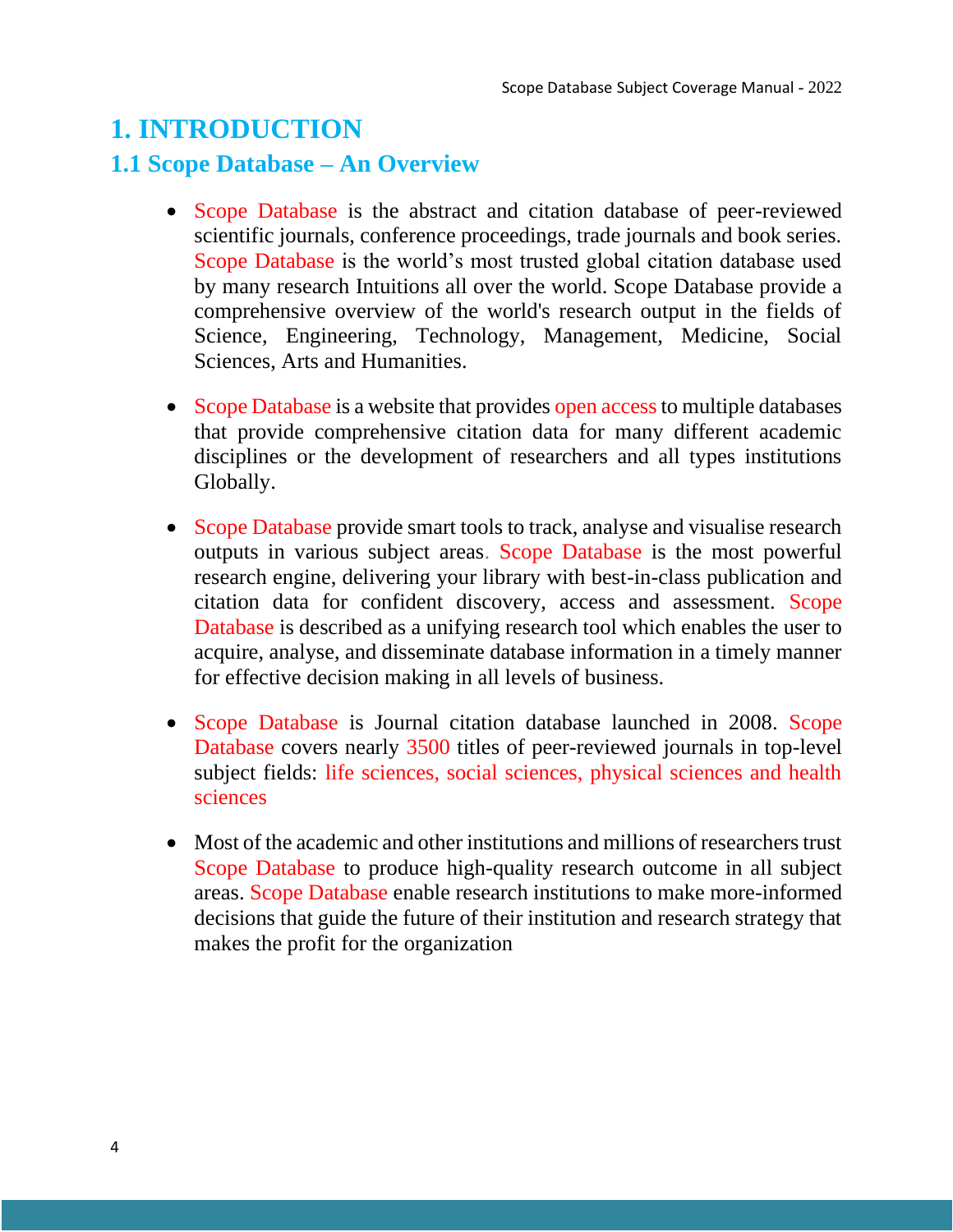| S.No           | <b>Parameters</b>                                           | <b>Numbers</b>    |
|----------------|-------------------------------------------------------------|-------------------|
| 1              | Number of Articles indexed                                  | 8,32,500          |
| 2              | Number of Source Title include                              | 6,830             |
| 3              | Number of Authors indexed                                   | 12,87,610         |
| $\overline{4}$ | Number of Citations for all indexed sou rce title 20,14,880 |                   |
| 5              | Number of Publishers covered                                | 2,260             |
| 6              | Number of Countries covered                                 | 154               |
| 7              | Coverage Period                                             | from 1980 to 2022 |
| 8              | Numbers of Institutions are indexed                         | 70,780            |
| 9              | Number of Conference Proceedings is covered                 | 2,210             |
| 10             | Numbers of Book tiles are indexed                           | 72,874            |
| 11             | Number of References indexed in Scope<br>Database           | 32,87,930         |
| 12             | Number of Subject category Covered                          | 360               |

**Scope Database Statistics as on January 2022**

- Scope Database Core Collection content is uniquely selective and our indexing policy is uniquely consistent. Our independent Content Selection Committee (CSC) ensures journal quality and content quality. Content Selection Committee (CSC) works closely with journal and conference publisher for 13 years of consistent, accurate and complete indexing has created an unparalleled data structure.
- Scope Database is Journal citation database launched in 2008. Scope Database covers nearly 3500 titles of peer-reviewed journals in top-level subject fields: Life Sciences, Social Sciences, Physical Sciences and Health Sciences. It covers Journals, Trade Journals, Book Series and Conference Proceedings published in online and print mode. All journals covered in the Scope database are reviewed each year to ensure high quality standards are maintained. Scope Database review all journals every year maintained in the Database to ensure high quality standards.
- Each and Every article and all cited references from every journal have been indexed in Scope Database. Scope Database provide the most comprehensive and complete citation network for effective decisions making. Scope Database Core Collection indexes every piece of subject cover-to-cover, creating a complete and certain view of over 25 years of the highest-quality research.

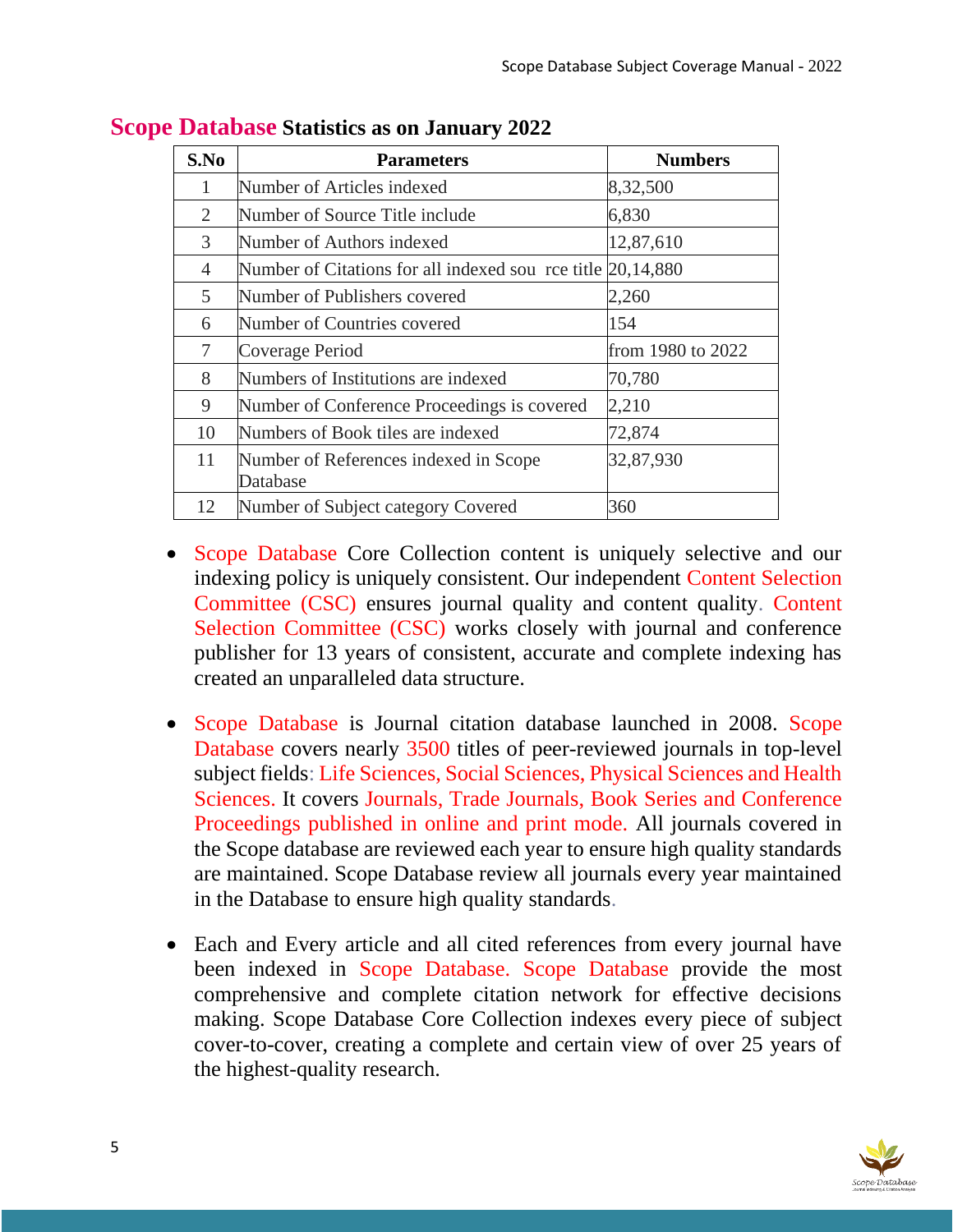• All the journals and other sources that we select for inclusion in the collection are indexed cover-to-cover. For each paper, we capture all authors, all author affiliations, abstract and key words, funding acknowledgements, including agency and grant numbers (if provided), and all cited references.

|  | Scope Database supports researchers, Professors, librarians, research       |  |  |
|--|-----------------------------------------------------------------------------|--|--|
|  | administrators and Institutions in three key areas which is mentioned below |  |  |

| <b>Explore</b>                                                                       | <b>Identify</b>                                                                                               | <b>Analyze</b>                                                                                                                                        |
|--------------------------------------------------------------------------------------|---------------------------------------------------------------------------------------------------------------|-------------------------------------------------------------------------------------------------------------------------------------------------------|
| Explore by paper, author or<br>affiliation, or use Advanced<br>Search                | Find related articles by<br>references, authors and/or<br>keywords                                            | <b>Track citations metrics over</b><br>time for a set of authors or<br>papers with Citation Overview                                                  |
| Refine results by access type,<br>source type, year, author,<br>affiliation and more | Identify and match an<br>institution with its scholarly<br>research output using<br><b>Affiliation</b> search | Evaluate trends in search<br>results with Analyze Search<br><b>Results</b>                                                                            |
| Link to full-text research<br>articles along with other library<br>resources         | Identify co-authors or experts<br>with Author search                                                          | View h-index, g-index, $i10$ , $i5$<br>indexes for individual authors                                                                                 |
| Search by Country wise article<br>distribution data                                  | Identify your profile through<br>integration with Scope<br>Database Researcher ID<br>integration              | Evaluate an author's publishing<br>productivity and research<br>impact with Author Evaluator                                                          |
| Stay updated with email alerts,<br>Twitter, Facebook & Blogs etc.                    | Benefit from indexing with<br><b>Collective Discovery facilities</b><br>Take advantage of interaction         | Increase insight into journal or<br>other sources performance with<br>Compare Journals, a tool<br>allowing you to analyze<br>journals across multiple |
|                                                                                      | with other solution provider                                                                                  | analysis, including Impact<br><b>Factor Score, Scope Database</b><br>Journal Rank, H-index, G-<br>index and i-10 Index                                |

#### **Email Contact: publisher@sdbindex.com**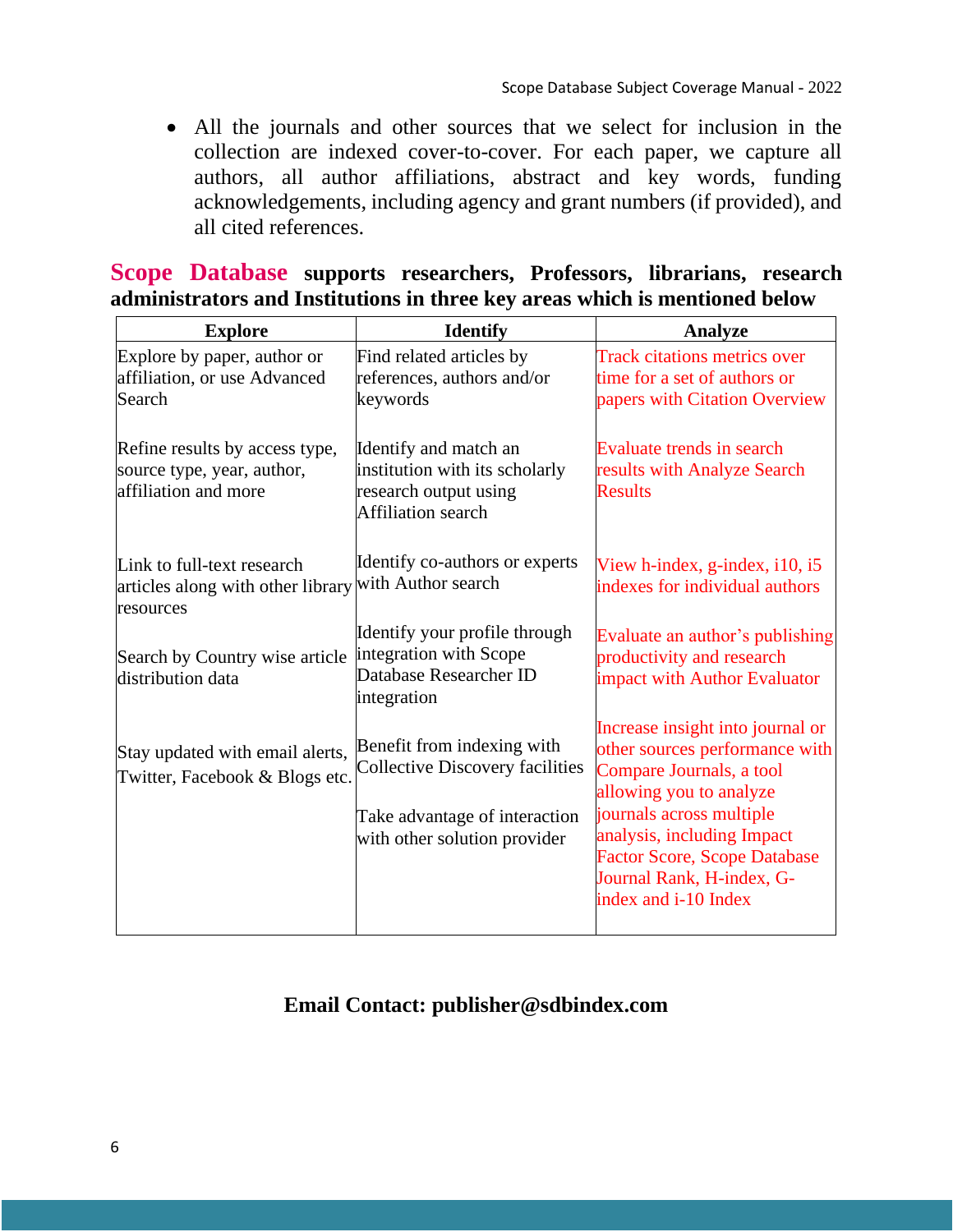## **1.2 Content Selection Committee (CSC)**

- Content Selection Committee (CSC) ensure that only the most reliable scientific articles/papers and quality content is available on Scope Database for researcher all over the world
- The content is conservatively selected by the independent Scope Database Content Selection Committee (CSC), an international cluster of technologists, scientists, professors, educationalist, industrialist, researchers and librarians who represent the major scientific disciplines available in Scope Database.
- Scope Database Content Selection Committee (CSC) members are responsible for reviewing all new sources/titles/journals that are suggested to Scope Database by the publisher/Institutions/Researchers. Content Selection Committee (CSC) members also responsible for reviewing and ensuring that the quality of existing content is maintained in Scope Database for certain period.

#### *Responsibility of Content Selection Committee (CSC)*

- The Content Selection Committee (CSC) works closely with the Scope Database team to understand how Scope Database is used by the authors/publishers/institute, what content is relevant for different users and what enhancements should be made in content to improve various search conditions
- The recommendations of the CSC Board directly affect the overall performance of Scope Database and the prioritization of new quality content requests to ensure that Scope Database content stays globally and relevant to the various users (Librarians, Authors, Academic Institute, Government and private organisations) with different purpose of usage
- Scope Database works with multiple local Committee members with the objective of advancement the overall principles and excellence of journals/conferences published in non-English speaking countries. Presently, local Committee are in available in India, France, Spain. China, Thailand, Russia and South Korea.

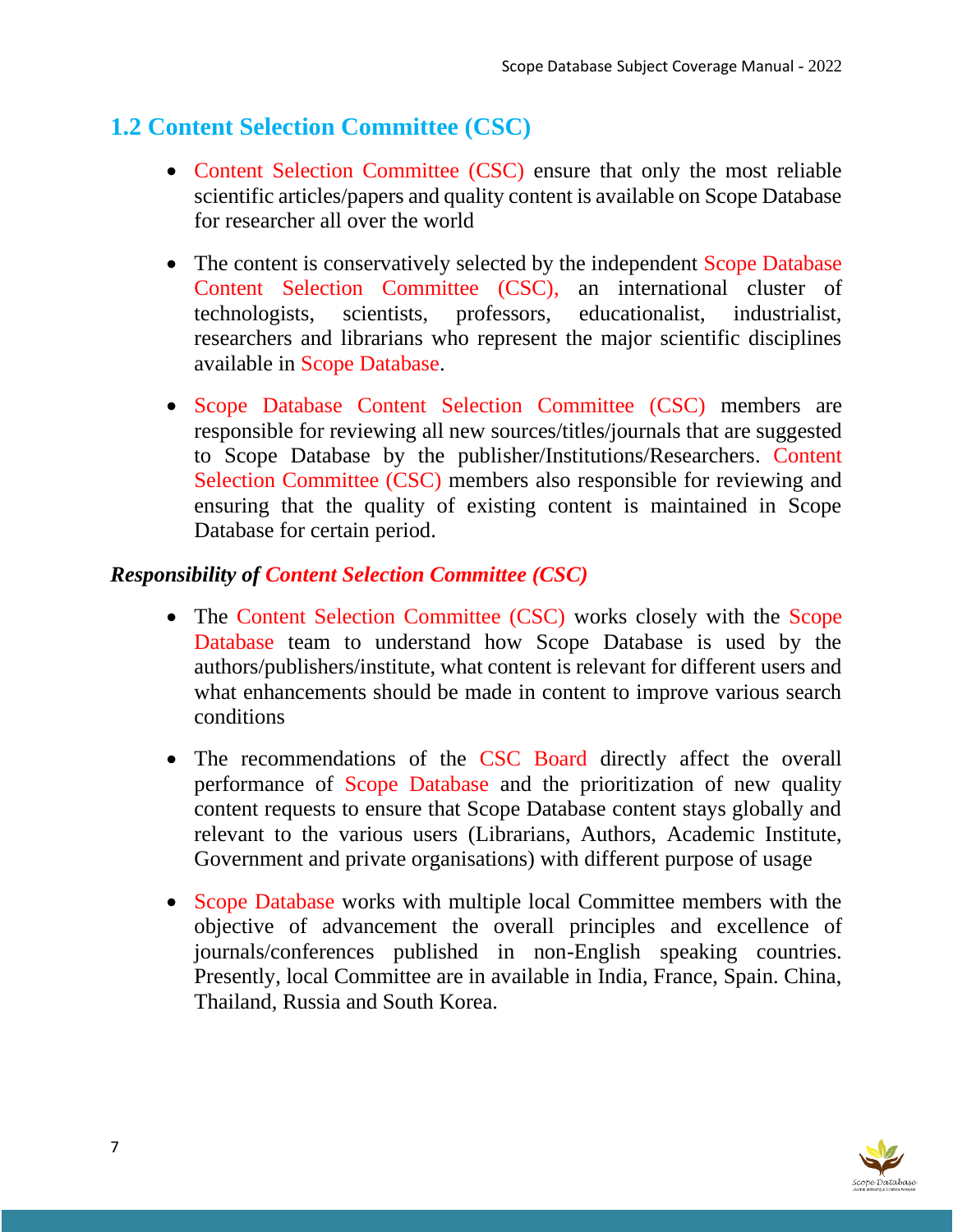#### **Scope Database** *Selection Standards*

- Every year, approximately 2,500 new titles are suggested for inclusion in Scope Database, but only 37% of those titles meet our minimum selection criteria. Approximately 1200 titles, only 50% are accepted after CSC review and inclusion in scope database.
- The international experts on our Content Selection Committee (CSC) continually review new titles/journals using both quantitative and qualitative measures identified by the Scope Database. Only serial titles/journals may be suggested to the Content Selection Committee (CSC) for inclusion on Scope Database. Serials include journals, conference proceedings, trade journals and book series.

#### **Contact CSS: css@sdbindex.com**

#### **1.3 Purpose and Scope of this manual**

This manual is designed to deliver a comprehensive overview of all characteristics of subjects covered in Scope Database.

#### **1.4 Why Choose Scope Database**

- Scope Database provides a common search language, navigation environment, and data structure allowing researchers to search across different sources and use the citation connections to measure research impact on different subject area.
- A platform providing access to multidisciplinary and regional citation indexes in various subject fields.
- Scope Database index all authors from all publications that are indexed
- Scope Database index all author affiliations that are indexed
- In Scope Database Detailed Cited Reference Searching is available
- Scope Database Indexes every paper in the journals, books and proceedings covered (cover to cover indexing for all sources.)
- In Scope Database all authors from all publications are indexed and searchable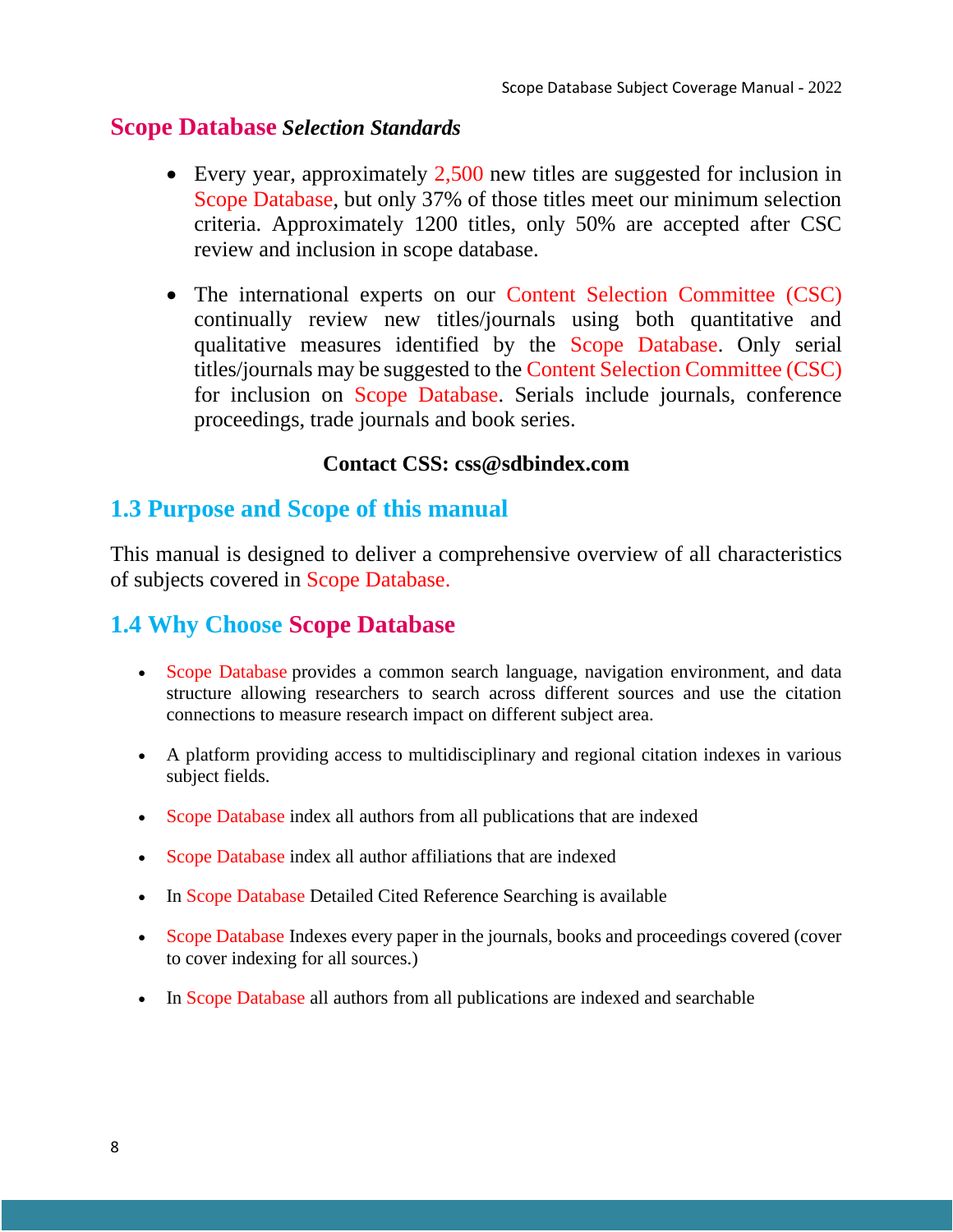- Scope Database provide an overview of the world's scientific research output across all subject area. Scope Database features smart tools to track, analyze and visualize research work
- Scope Database can discover evolving trends in the research and increase the visibility of your research work globally
- Scope Database build a collaborative network all over the world to enhance the collaborative research among various countries.
- Scope Database have ability to analyze search results by author, affiliation, country, journal/book title, and broad subject categories.
- The Reason for choosing Scope Database
	- o Upgrade visibility of the research work
	- o Adoptive teamwork among various Institutions
	- o Support from Government and private institutions to conduct the research work
	- o Scope Database allows institution access to scientific, other research and simple integration with existing platforms to increase efficiency of the research project

#### **1.5 Who Uses Scope Database**

- Scope Database is the abstract and indexing database for different purpose of usage.
- Academic institutions and government agencies use Scope Database to evaluate the research work
- Ranking Institutions use Scope Database to rank the Institute capabilities in publication and citation
- Globally, Scope Database citation metrics are used by most of the academic and other institutions freely. The purpose of usage to analysis the publication metrics of the Institutions and researchers.
- Scope Database is developed as an Open Access to provide the information needs of researchers, educators, students, administrators and librarians across the entire academic community in all over the world.

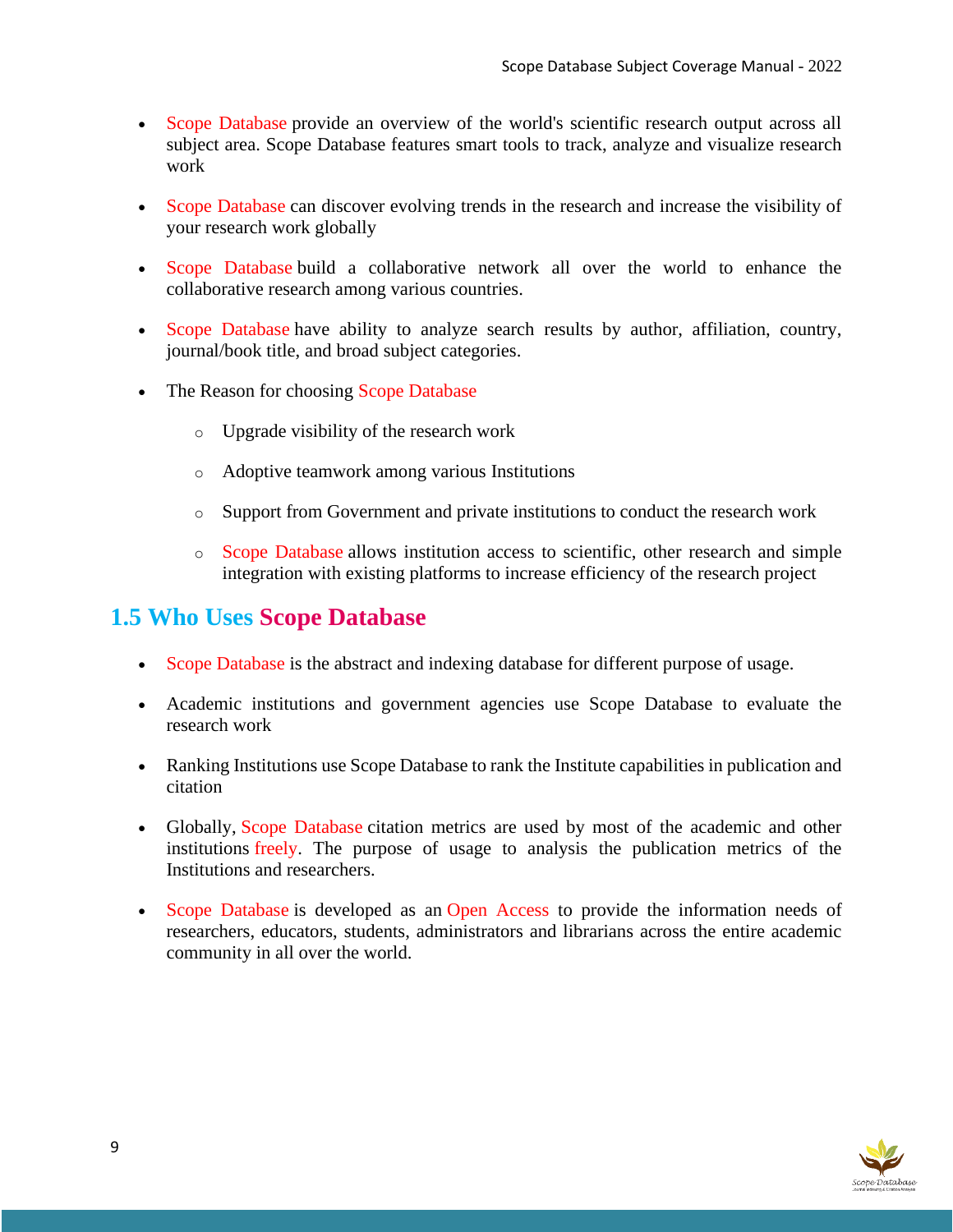#### **Major Users of the Scope Database**

- Academic Institutes
- Universities
- Government Agencies
- Research Scholars
- Corporate Institutions
- Researchers
- Educators
- Students in all level (UG, PG, Ph.D. and Post-Doctoral)
- Educational Administrators
- Librarians
- Research Institute
- Journal Publishers
- Conference Organisers
- Publishing companies
- Ranking Instructions
- Scientists
- Professors
- Financial Institutes
- Book Publishers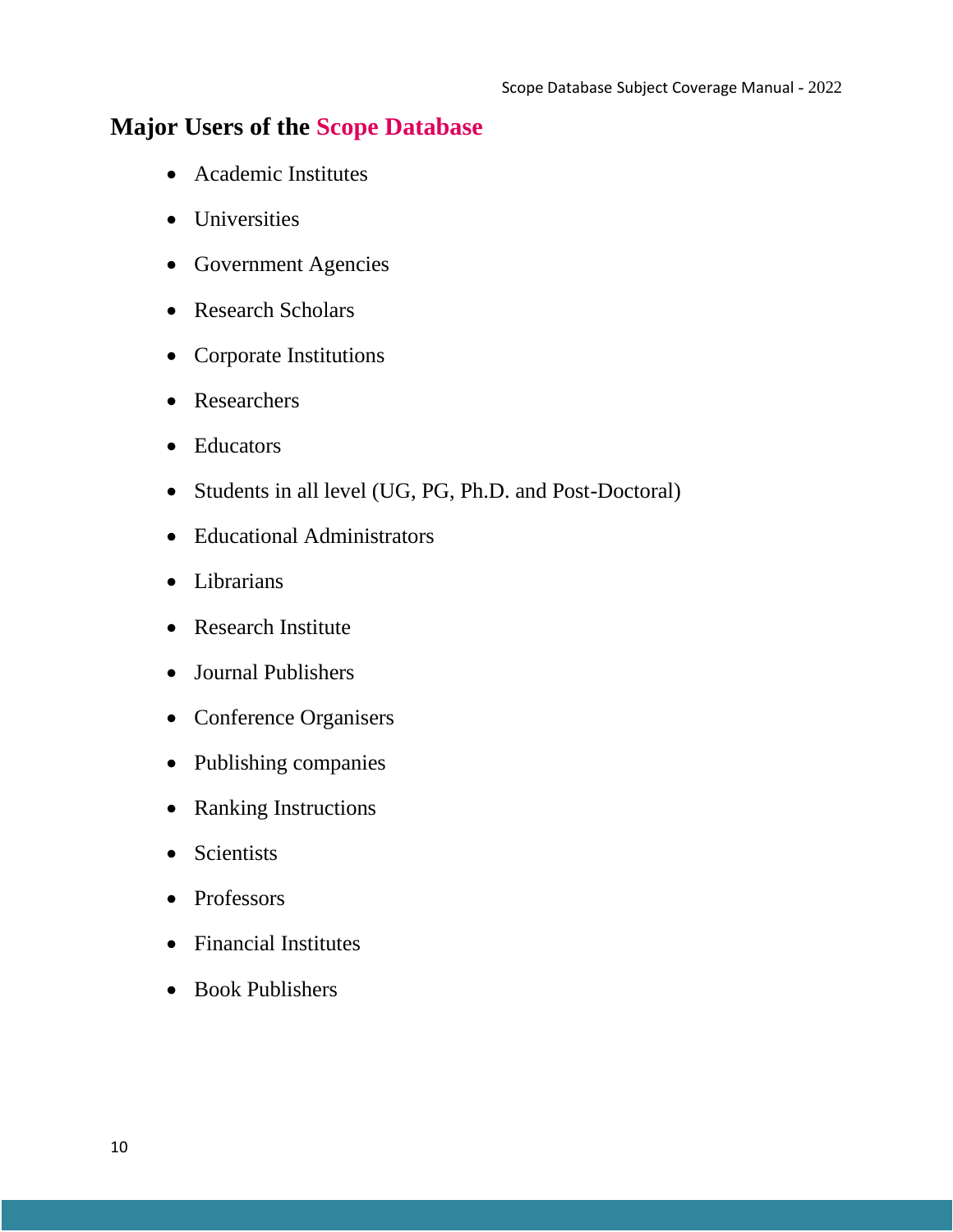## **1.6 Content Policy and Title Selection Process**

Scope Database has a clearly pointed out the selection policy for Journals/Conferences. Scope Database Content Selection Committee (CSC) members ensure that select the content which meets high standards internationally

Scope Database includes titles/journals from more than 1,500 publishers worldwide. These journals and conference papers are visible to millions of Scope Database users. Scope Database users are read the content and cite it in their papers/articles, grant applications, research reports and patent applications. To ensure that Scope Database serves the broad information needs of researchers, our Content Selection Committee (CSC) continuously reviews the titles/contents to expand our content listings in all over the world in different subject field.

#### **Scope Database** *helps to improve overall performance of the Publication*

- Increase the visibility of your research publications in all over the world among all researchers in various subject fields
- Scope Database provide access to a global audience of researchers to publisher their research work in Scope Database indexed journal
- Helps the journal publisher to select best Editorial Board to ensure high quality of the journal
- Track the performance of your research publications in various subject area in year wise
- Monitor and analysis the competitor research publications in a global view

## **1.7 Scope Database Key Contact Details**

*Various Departments of* **Scope Database** *Scope Database employees more than 250 persons in All Levels. We have different Department in* **Scope Database** *office*

- Source Collection Management Department
- Source evaluation and Re-evaluation division
- Indexing Division
- Citation and Journal metrics Department

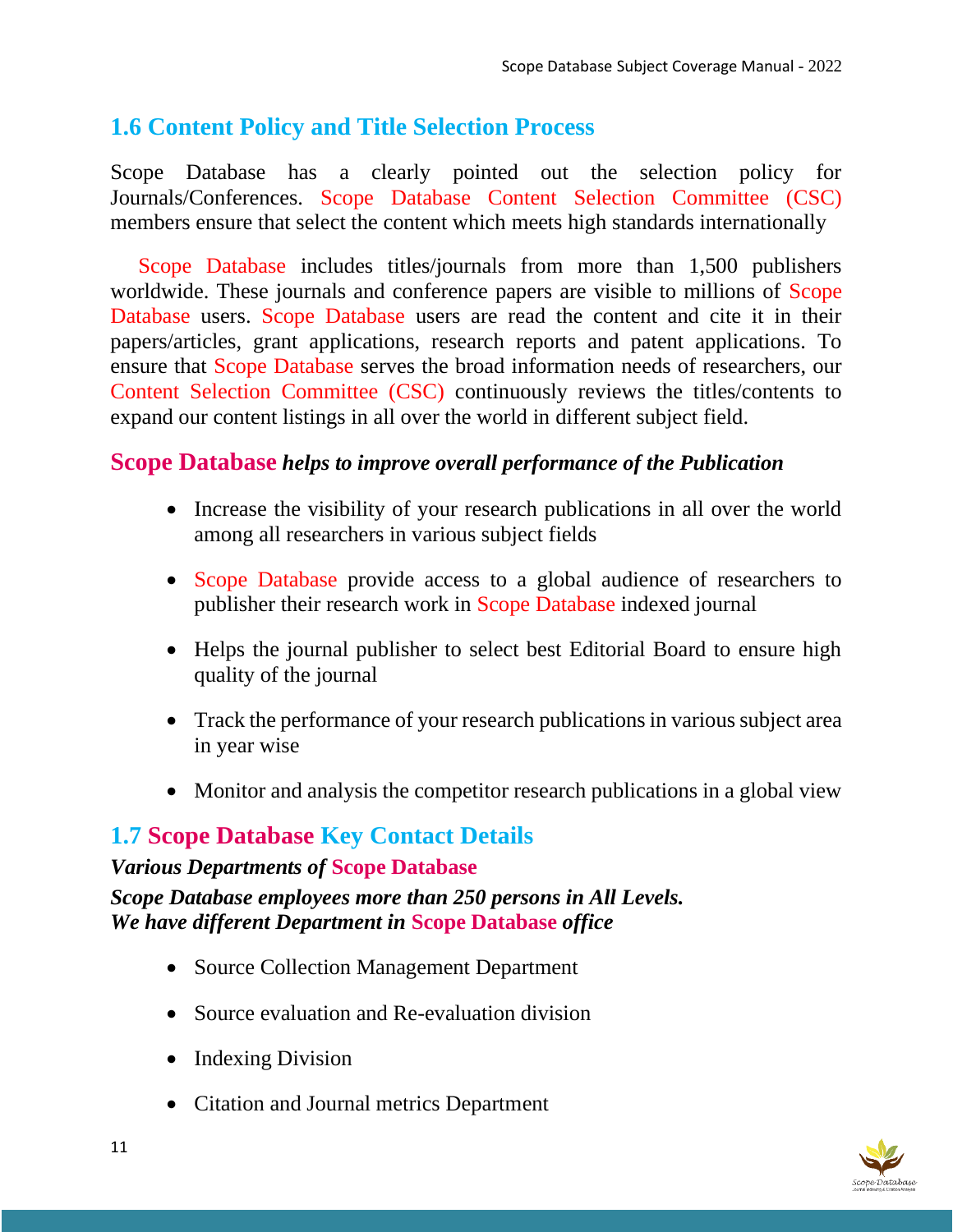- Sales and Marketing Division
- Website and Database Development and maintenance Division
- Computer System Maintenance Division
- Research and Development Division
- Customer and Publisher Support Division
- Accounting and Finance Division
- General Admin division
- Content Selection Committee (CSC) Department
- Subscription Division
- University/Institute Co-ordination Division
- Legal and Complaints division
- Conference Division
- Book Series and Trade journal co-ordination Department
- Content Quality Control division
- Human Resource Division
- MIS Division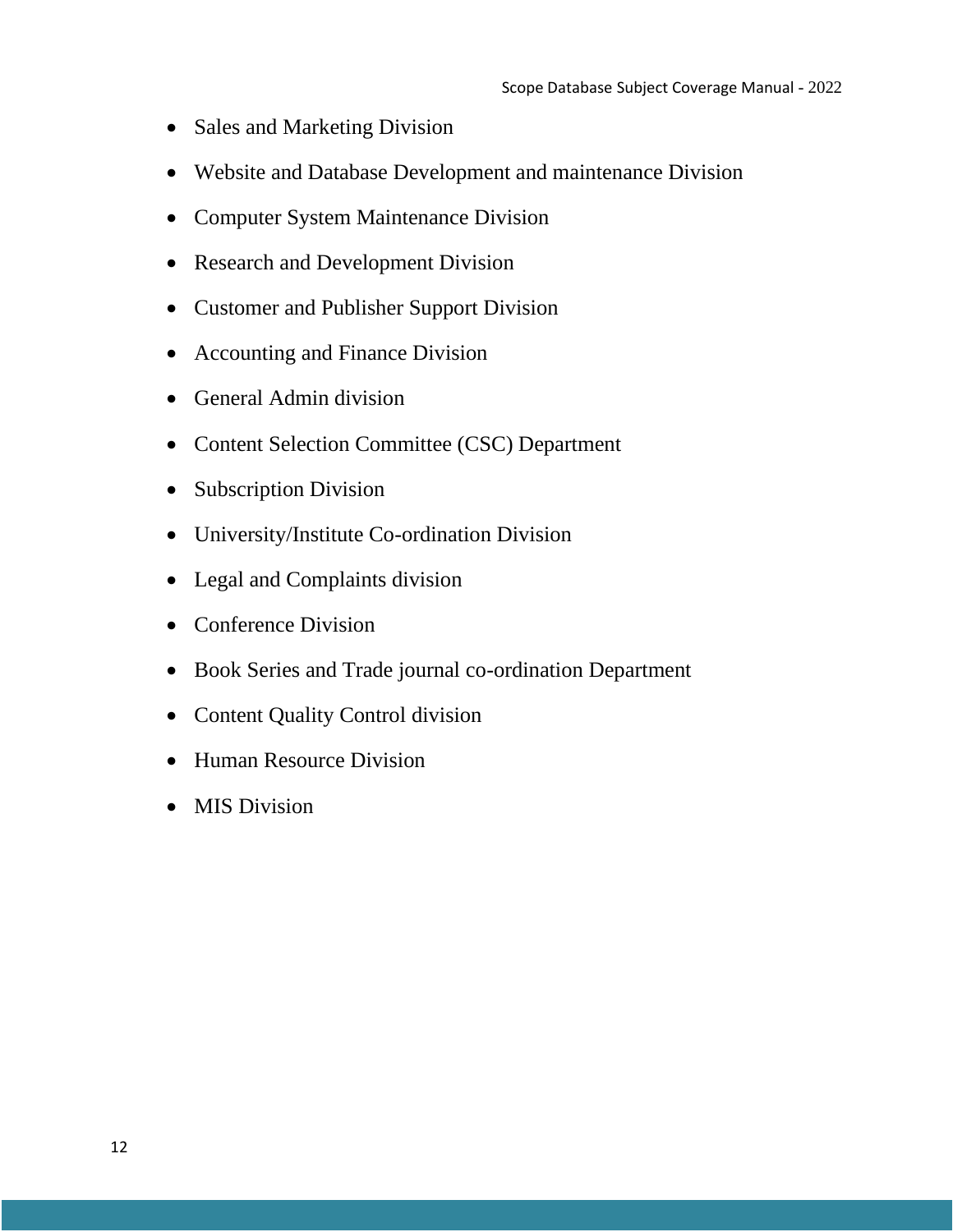| S. No.         | <b>Purpose of contact</b>                                                 | <b>Responsibility</b>                                                                                                            | <b>Email</b> id               |
|----------------|---------------------------------------------------------------------------|----------------------------------------------------------------------------------------------------------------------------------|-------------------------------|
| $\mathbf{1}$   | <b>Source Collections</b>                                                 | <b>Collecting Source from</b><br>the publisher                                                                                   | source@sdbindex.com           |
| $\overline{2}$ | New Journal,<br>conference<br>proceedings and Trade<br>journal Evaluation | <b>Evaluation of New</b><br>journals, conferences,<br>trade journals and book<br>series for inclusion into<br>the Scope Database | evaluation@sdbindex.com       |
| 3              | Journal Re-Evaluation                                                     | Re-evaluation of<br>journals, conferences,<br>trade journals and book<br>series which is already<br>indexed in Scope<br>Database | re-evaluation@sdbindex.com    |
| $\overline{4}$ | Help                                                                      | Any help for all kind of<br>business actives                                                                                     | help@sdbindex.com             |
| 5              | <b>General Contact</b>                                                    | <b>All Business-Related</b><br>contact                                                                                           | contact@sdbindex.com          |
| 6              | New Title Suggestion                                                      | New Title Suggestion<br>communication among<br>Publishers                                                                        | title-suggestion@sdbindex.com |
| $\overline{7}$ | <b>Chief Executive</b><br>Officer                                         | Major Communication<br>among internal and<br>external business<br>activities                                                     | ceo@sdbindex.com              |
| 8              | <b>Payment Related</b><br>information                                     | All payment related<br>queries                                                                                                   | payment@sdbindex.com          |
| 9              | Submit the<br>information                                                 | Submission of All<br>customer requirements                                                                                       | submit@sdbindex.com           |
| 10             | Administration                                                            | Scope Database Internal<br>administration                                                                                        | admin@sdbindex.com            |
| 11             | General information                                                       | All General Query                                                                                                                | info@sdbindex.com             |
| 12             | Promotion                                                                 | Online promotion and<br>support for new<br>customers                                                                             | promotion@sdbindex.com        |
| 13             | Sales and Marketing                                                       | Sales related query                                                                                                              | sales@sdbindex.com            |
| 14             | Director – Operations                                                     | E-operations and<br>Support for new and<br>existing customers                                                                    | director@sdbindex.com         |
| 15             | <b>Managing Director</b>                                                  | Responsible for Smooth<br>operations of entire<br>business activities                                                            | md@sdbindex.com               |

## **Scope Database Email Contact and Responsibility**

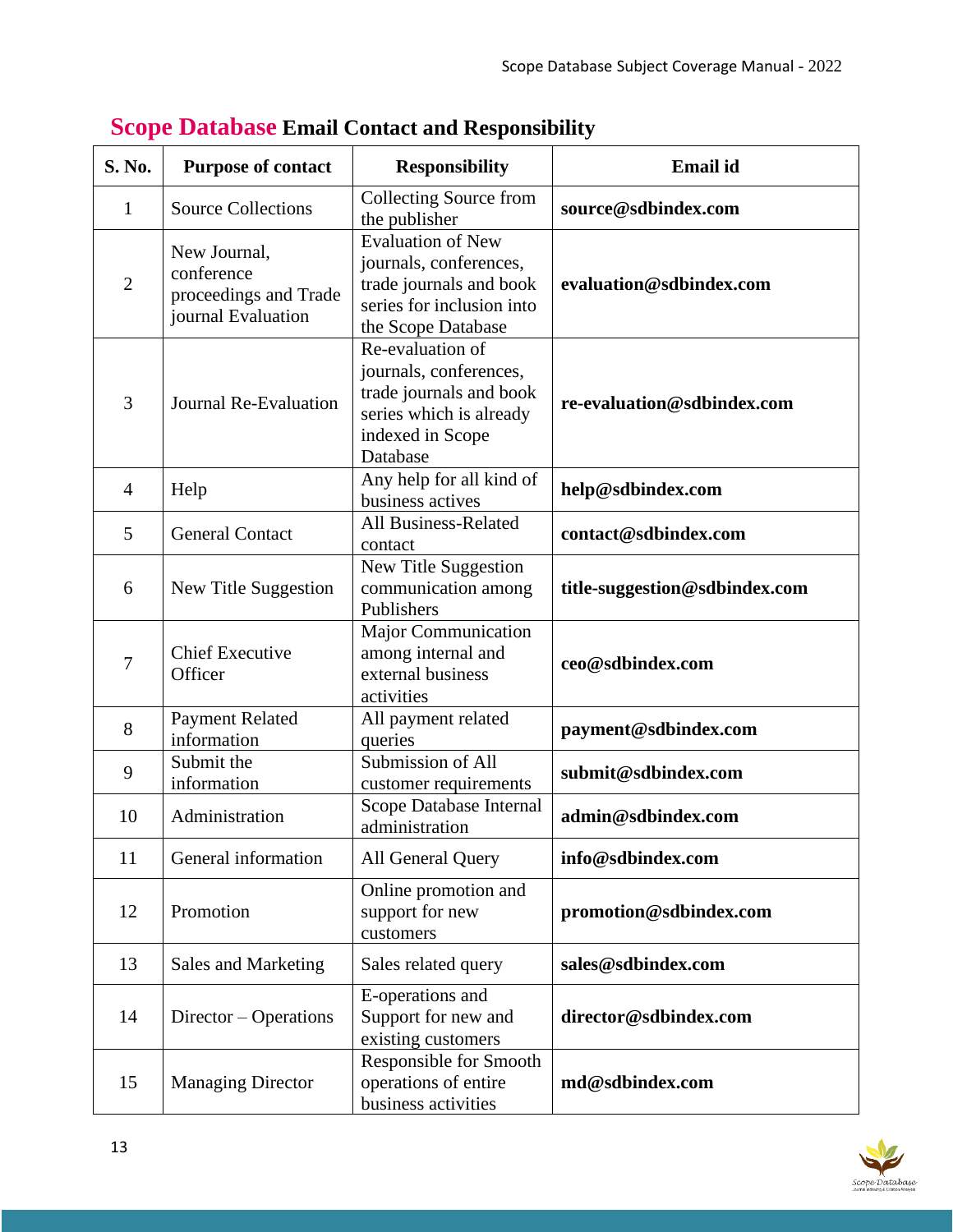| 16 | Enquiry                           | All General enquiry            |                         |
|----|-----------------------------------|--------------------------------|-------------------------|
|    |                                   | about indexing and             | enquiry@sdbindex.com    |
|    |                                   | citation analysis              |                         |
|    |                                   | System, Website and            |                         |
| 17 | Support                           | Database support for           | support@sdbindex.com    |
|    |                                   | internal and external          |                         |
|    |                                   | customers                      |                         |
|    | General Manager-<br>Marketing     | E-Marketing and                |                         |
| 18 |                                   | promotion of Scope             | gm@sdbindex.com         |
|    |                                   | Database product               |                         |
|    | <b>Content Selection</b>          | Communication among            |                         |
| 19 | Committees                        | CSS Members and                | css@sdbindex.com        |
|    |                                   | Scope Database                 |                         |
| 20 | Manager-Operations                | Scope Database Internal        | manager@sdbindex.com    |
|    |                                   | actives related query          |                         |
| 21 | <b>Publisher Contact</b>          | <b>All Publisher Related</b>   | publisher@sdbindex.com  |
|    |                                   | Enquiry                        |                         |
|    |                                   | Research and                   |                         |
| 22 | Director - R & D                  | Development of Scope           | research@sdbindex.com   |
|    |                                   | Database for future            |                         |
|    |                                   | Innovation                     |                         |
|    |                                   | Marketing of Scope             |                         |
| 23 | Vice President-<br>Marketing      | Database Product and           | marketing@sdbindex.com  |
|    |                                   | Subscription related           |                         |
|    |                                   | queries                        |                         |
|    |                                   | Any Compliant about            |                         |
| 24 | Complaints                        | internal and external          | complaints@sdbindex.com |
|    |                                   | business-related issues        |                         |
|    |                                   | Responsible for                |                         |
| 25 | Director - Indexing               | indexing and metrics           | index@sdbindex.com      |
|    |                                   | analysis                       |                         |
|    | Director- University              | <b>University Related</b>      |                         |
| 26 | Relations                         | contact                        | university@sdbindex.com |
|    | <b>Chief Technical</b><br>Officer | All Technical                  |                         |
| 27 |                                   | Operations related             | cto@sdbindex.com        |
|    |                                   | enquiry                        |                         |
|    |                                   | Support to All customer        |                         |
| 28 | <b>Customer Service</b>           | needs                          | sevice@sdbindex.com     |
| 29 | Reports                           | Report generation and          |                         |
|    |                                   | communication to the           | reports@sdbindex.com    |
|    |                                   | customers                      |                         |
| 30 | <b>Chief Operating</b>            | <b>All Business Operations</b> |                         |
|    | Officer                           | related activities             | coo@sdbindex.com        |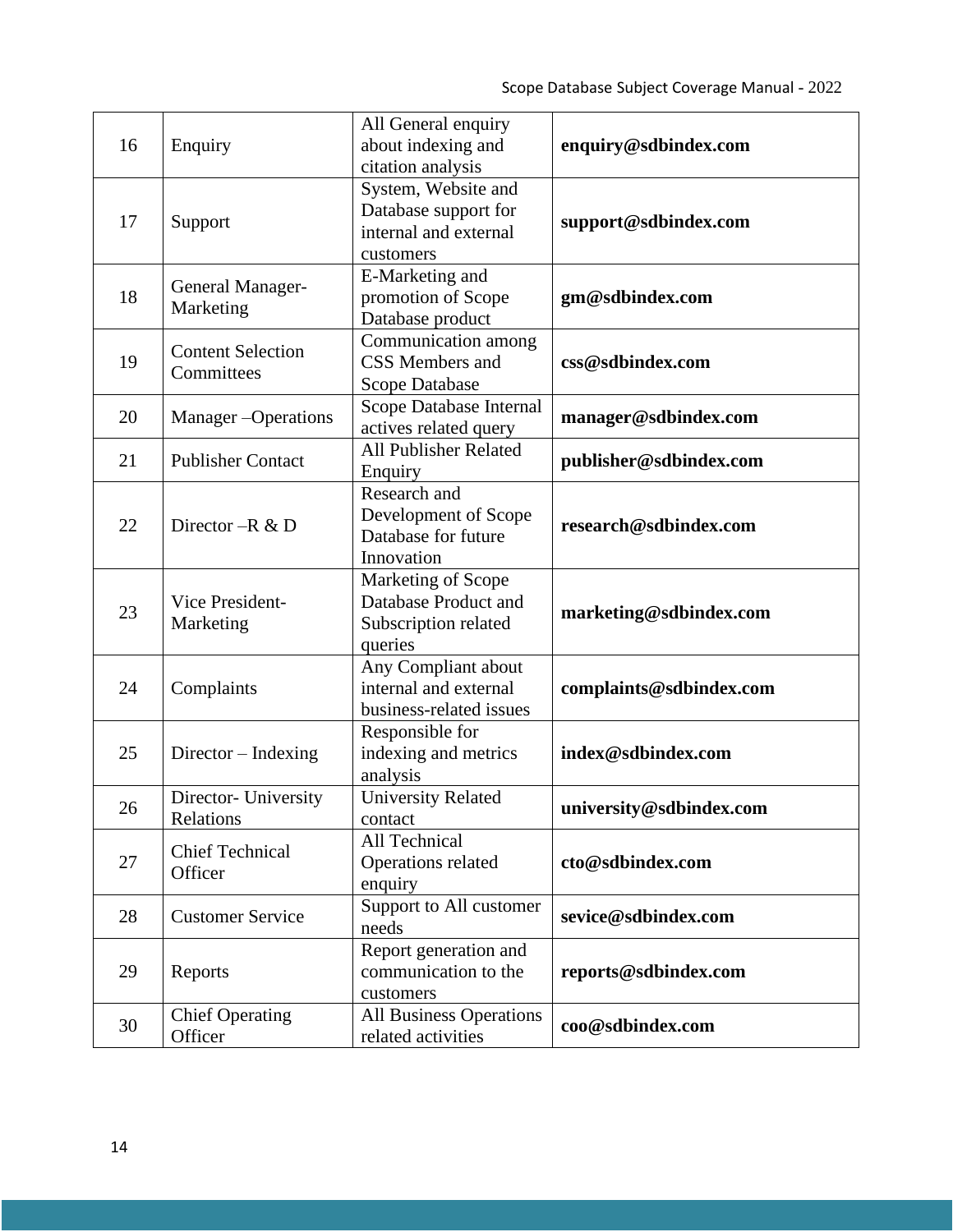#### **1.8 Scope Database Core Collection**

- The Scope Database is an open access online bibliographic database containing abstracts and citations from journals, conference proceedings and book series
- Scope Database provides free access to full text for all Open Access journals.

The Scope Database Core Collection consists of 25 online databases which is given below

- 1. Engineering and Technology Citation Index (ETCI)
- 2. Computing Citation Index (CCI)
- 3. Chemical Engineering Citation Index (CECI)
- 4. Material Science Citation Index (MSCI)
- 5. Architecture Citation Index (ACI)
- 6. Science Research Citation Index (SRCI)
- 7. Life Sciences Research Citation Index (LSRCI)
- 8. Social Sciences Research Citation Index (SSRCI)
- 9. Physical Science Research Citation Index (PSRCI)
- 10. Agriculture Citation Index (ACI)
- 11. Arts and Humanities Research Citation Index (AHRCI)
- 12. Health Sciences Research Citation Index (HSRI)
- 13. Education Citation Index (ECI)
- 14. Advanced Research Citation Index (ARCI)
- 15. Library and Information Sciences Citation Index (LISCI)
- 16. Conference Proceedings Citation Index (CPCI)
- 17. Book Citation Index (BCI)
- 18. Law Citation Index (LCI)
- 19. Business, Management and Accounting Citation Index (BMACI)

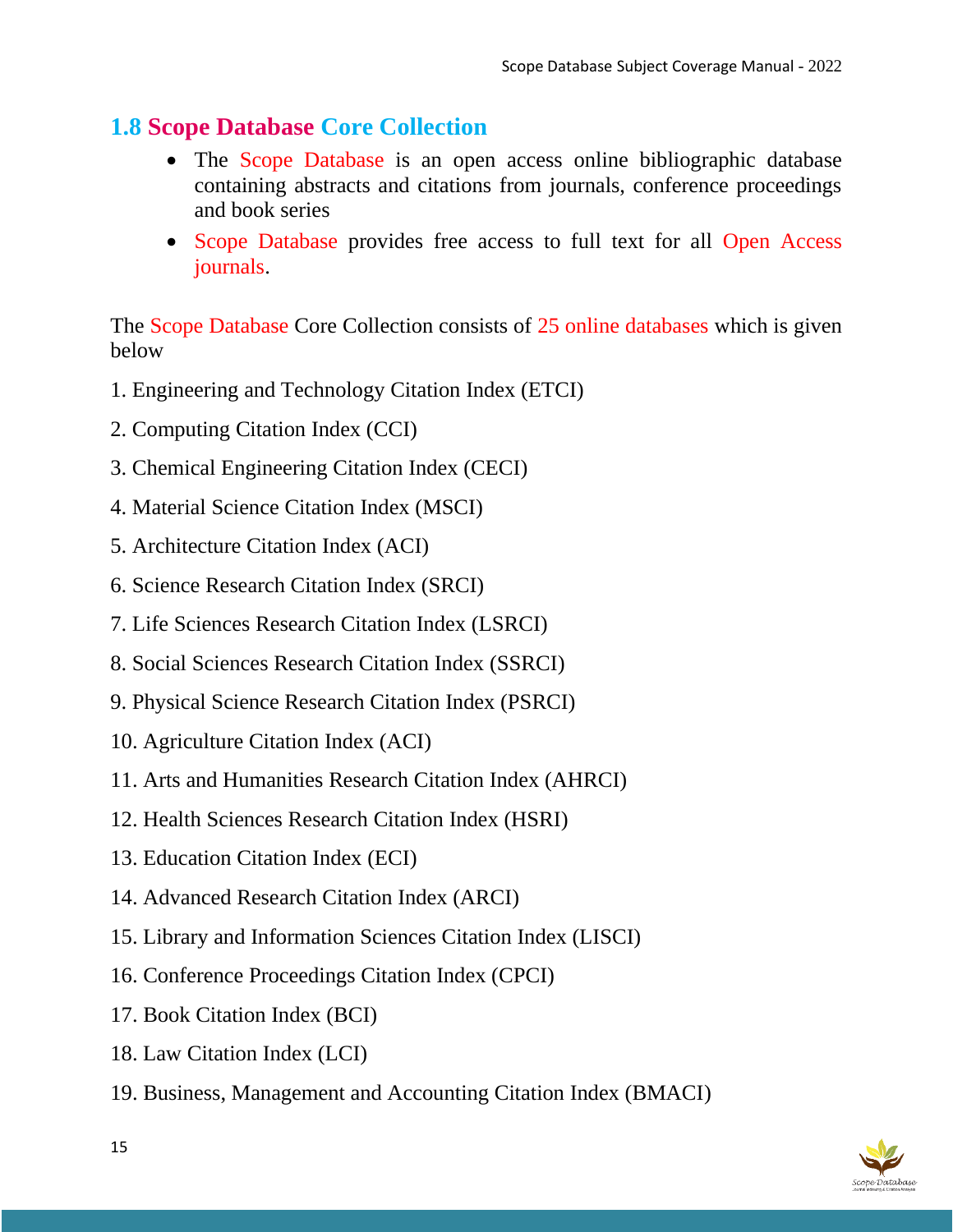- 20. Economics, Econometrics and Finance Citation Index (EEFCI)
- 21. Language and Linguistics Citation Index (LLCI)
- 22. Energy Citation Index (ECI)
- 23. Environmental Science Citation Index (ESCI)
- 24. Mathematics Citation Index (MCI)
- 25. Physics and Astronomy Citation Index (PACI)

#### **1.9 How Scope Database Works**

Scope database provides a broad outline on International, Interdisciplinary Scientific data and literature across all research fields in the World. Scope database covers in the fields of Science, Technology, Medicine, Social sciences, Arts and Humanities.

Scope Database covers continuous access to critical research output from around the world in all subject areas

- High Quality Research output from Scope Database
- Expert Evaluation of Research Outcome by Scope Database Content Selection Committee (CSC)
- Converge of content in Many years (Coverage starts from 1980)

Researchers believe the information and data they discover with Scope Database. Because the content on Scope Database comes from over 1,560 publishers that must be reviewed and selected by an independent Content Selection Committee (CSC) to be, and continue to be, indexed on Scope Database.

#### **Scope Database** *Provide the following benefits to Researchers*

- Identify and analyse which journals to read and submit for publication
- Help Researchers manage the career-To find the citation counts, h-index and G-index
- Decide what, where and with whom to work for research
- Track the impact of research work and monitor global research trends
- Find out what's already in the world
- Determine how research subjects can be distinguished and discover innovative research ideas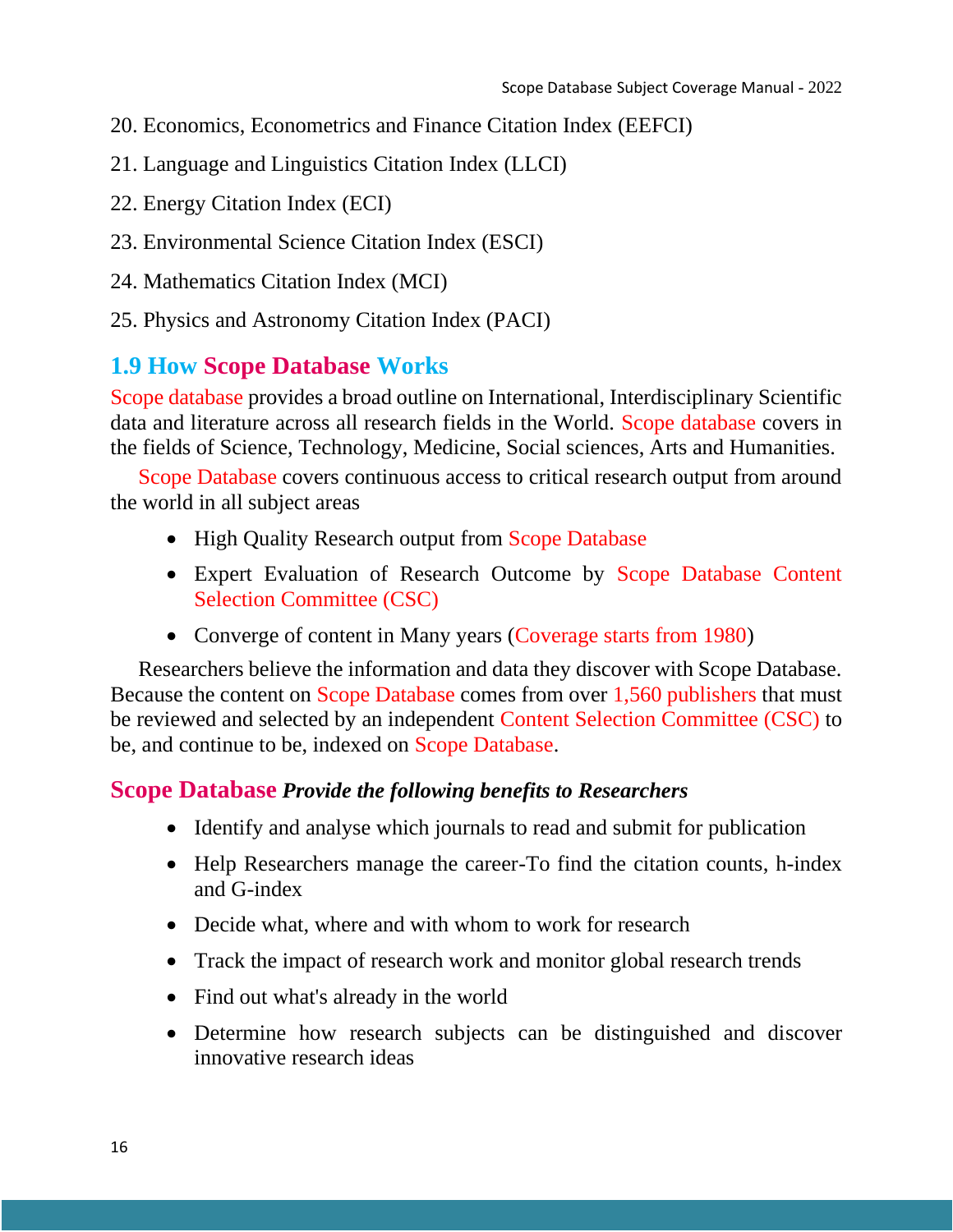## **2. SOURCES COVERAGE**

The serial publications that have an ISSN (International Standard Serial Number) such as journals, book series and conference series, and non-serial publications that have an ISBN (International Standard Book Number).

Scope Database implement a highly targeted approach of identifying content types that are significant to each discipline and expanding coverage period. Examples of this include two major expansion works which focused on

- Conference documents: an important subject areas such as engineering, computer science, physics, chemistry and mathematics
- Book titles: a prime source in the Engineering, social sciences, arts and humanities

## **2.1. Serial Source Types**

Scope Database indexes serial publications like journals, trade journals, book series and conference materials that have an ISSN.

#### *Journals*

Journals covers the main subject areas in Scope Database and can have several formats. Titles are wisely chosen according to our subject coverage procedure. Any serial publication with an ISSN can be suggested for review and indexed in Scope Database

#### *Trade Journals*

Trade Journals (serial publications) is a magazine or newspaper contain articles written by professionals to provide practical information and to promote education and skills within a particular trade or industry, and are available in paper and/or online format.

Trade journals are indexed in Scope Database that are scientifically relevant to our subject area. Only research articles or article reviews of scientific significance are indexed in Scope Database that having not less than one page and one mentioned author in the document.

#### *Book Series*

A book series is a sequence of books having an ISSN, in common that are formally identified together as a group and in which each volume and/or issue is a book with

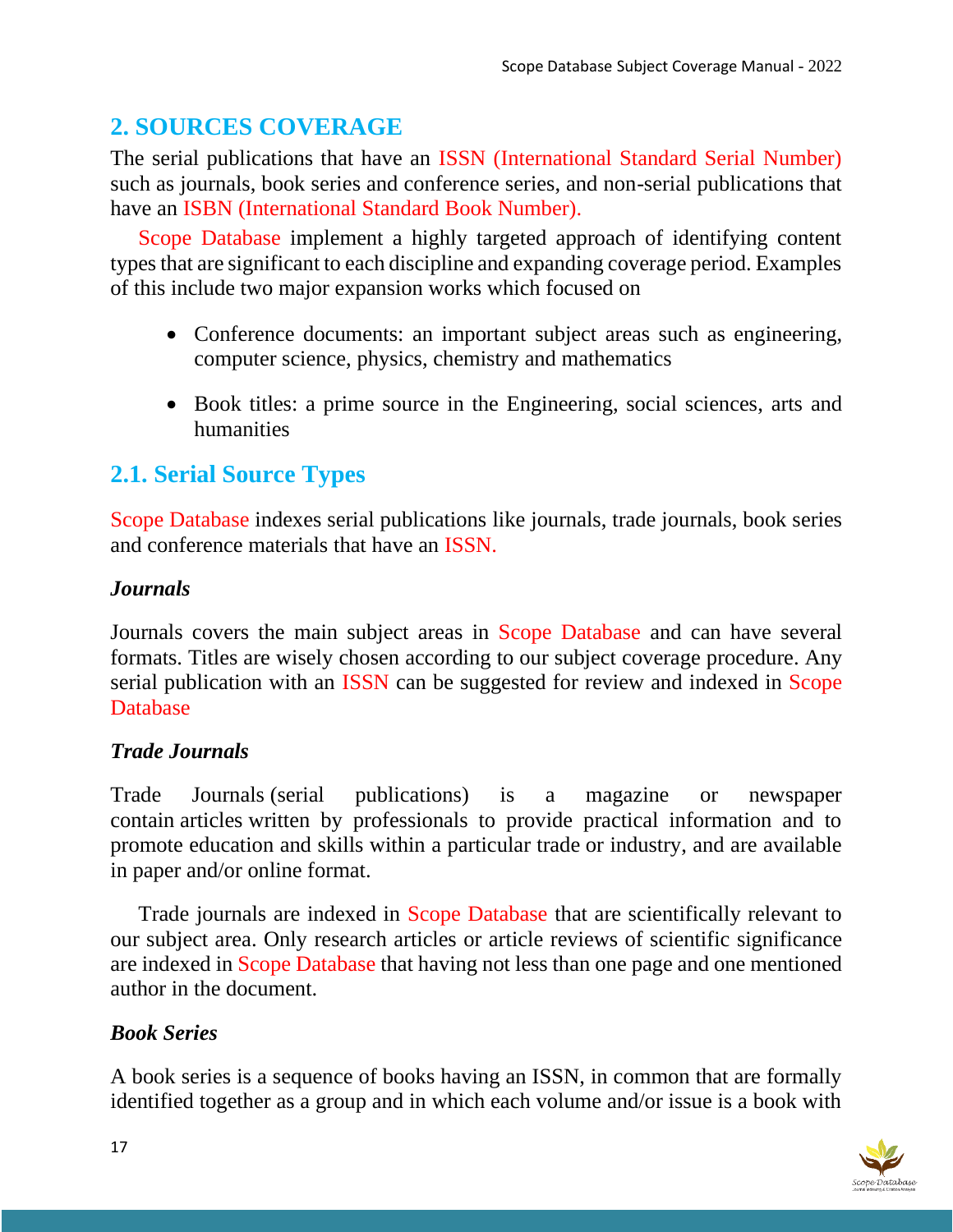an ISBN. Book series can be organized in different ways, such as written by the same author, or marketed as a group by their publisher.

#### *Conference Documents*

Conference documents includes into the Scope Database as a special issue from a journal and as an exclusive conference proceeding. Scope Database covers conference proceeding that publish full-text articles, i.e., conference papers. The conferences papers with abstracts only (meeting abstracts) are not considered for index.

Conference coverage in Scope Database is focused mainly on those subject areas where conference papers represent a significant section of published document, e.g., engineering, computer science physics, chemistry, mathematics physics and business management

#### **Contact: Source Collection: source@sdbindex.com**

## **3. COVERAGE OF METADATA**

#### **3.1 Types of Documents**

Scope Database covers primary documents from serial publications with the author is identical to the researcher and does not include secondary document types that the author is not identical to the person behind the presented research, such as biography and book reviews.

#### **Types of Documents Covered in Scope Database**

#### *Article: Original Research paper*

An article is considered to be original research if,

- it is the report of a study written by the researchers who actually did the study.
- the researchers describe their hypothesis or research question and the purpose of the study.
- the researchers detail their research methods.
- the results of the research are reported.
- the researchers interpret their results and discuss possible implications.
- The paper in trade journals are usually shorter than in peer-reviewed academic journals.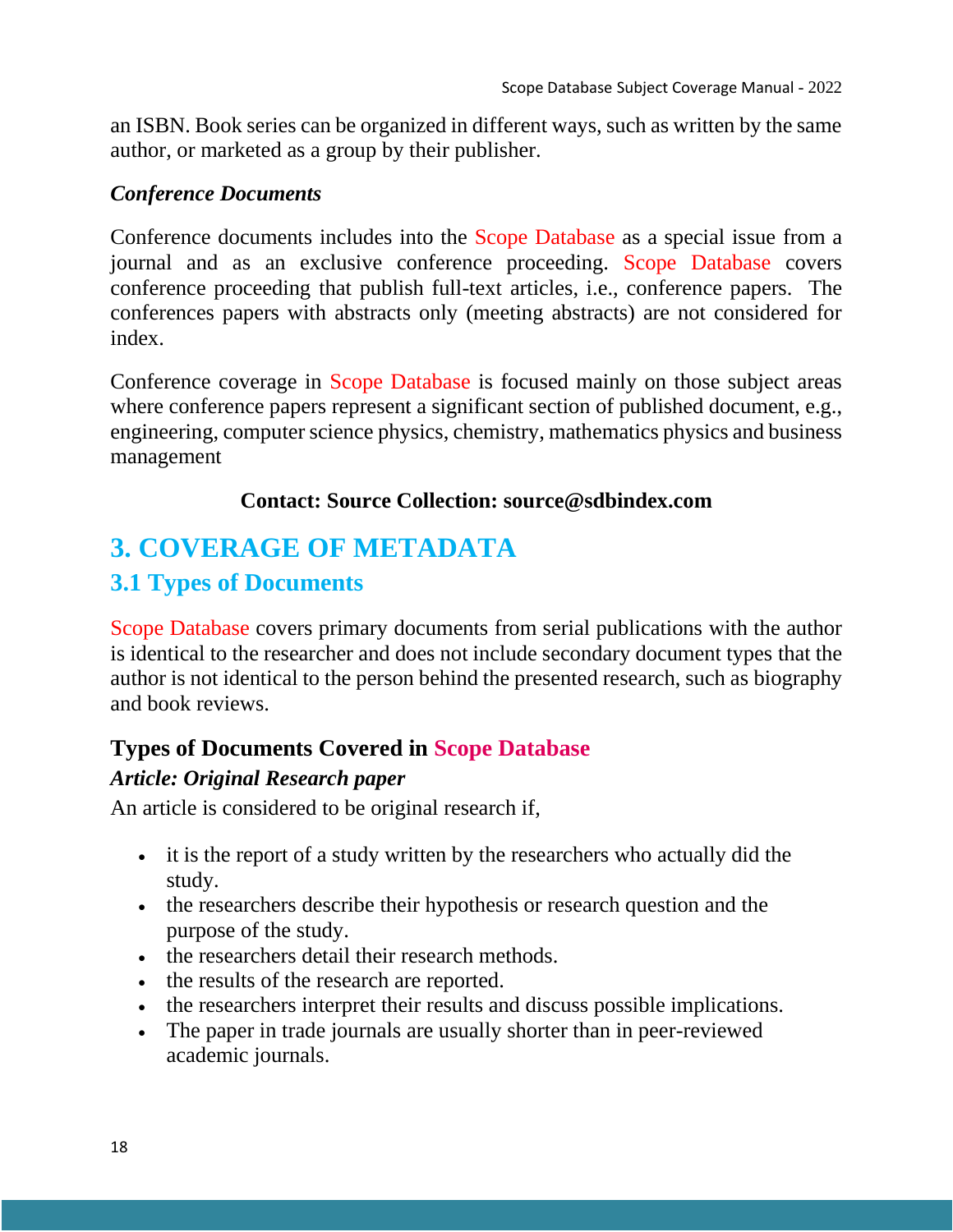#### *Article-in-Press (AiP)*

Articles in Press are peer reviewed, accepted articles to be published in this publication

#### *Book series:* Scholarly monographs or whole book

Books with specific chapters, each chapter, in addition to a general element summarizing the book, is also included with the source type Book Series.

#### *Chapter: A book chapter of section*

A chapter is one of the main divisions of a piece of writing of relative length, such as a book

#### *Conference Paper: Conference papers are articles that are submitted to a conference to get an opportunity to present your results*

Conference papers refer to articles that are written with the goal of being accepted to a conference: typically a venue with a specific scope where you can present your results to the community, usually as an oral presentation, a poster presentation, or a tabled discussion.

## **Document types not Covered in Scope Database**

#### *Book Reviews*

The book reviews are not represent primary literature. As a review, only be able to show the title of the book review, which is identical to the original book, causing confusion to scholars.

#### *Conference proceedings Abstracts*

Conferences that publish only abstracts (meeting abstracts) are not indexed.

#### **3.2 Abstracts**

Almost all records in Scope Database contains an abstract in order to provide users with brief summary about the research presented in the database. The availability of abstracts in Scope Database helps identify all related results for their research across the source title, article title, abstract, keywords and references.

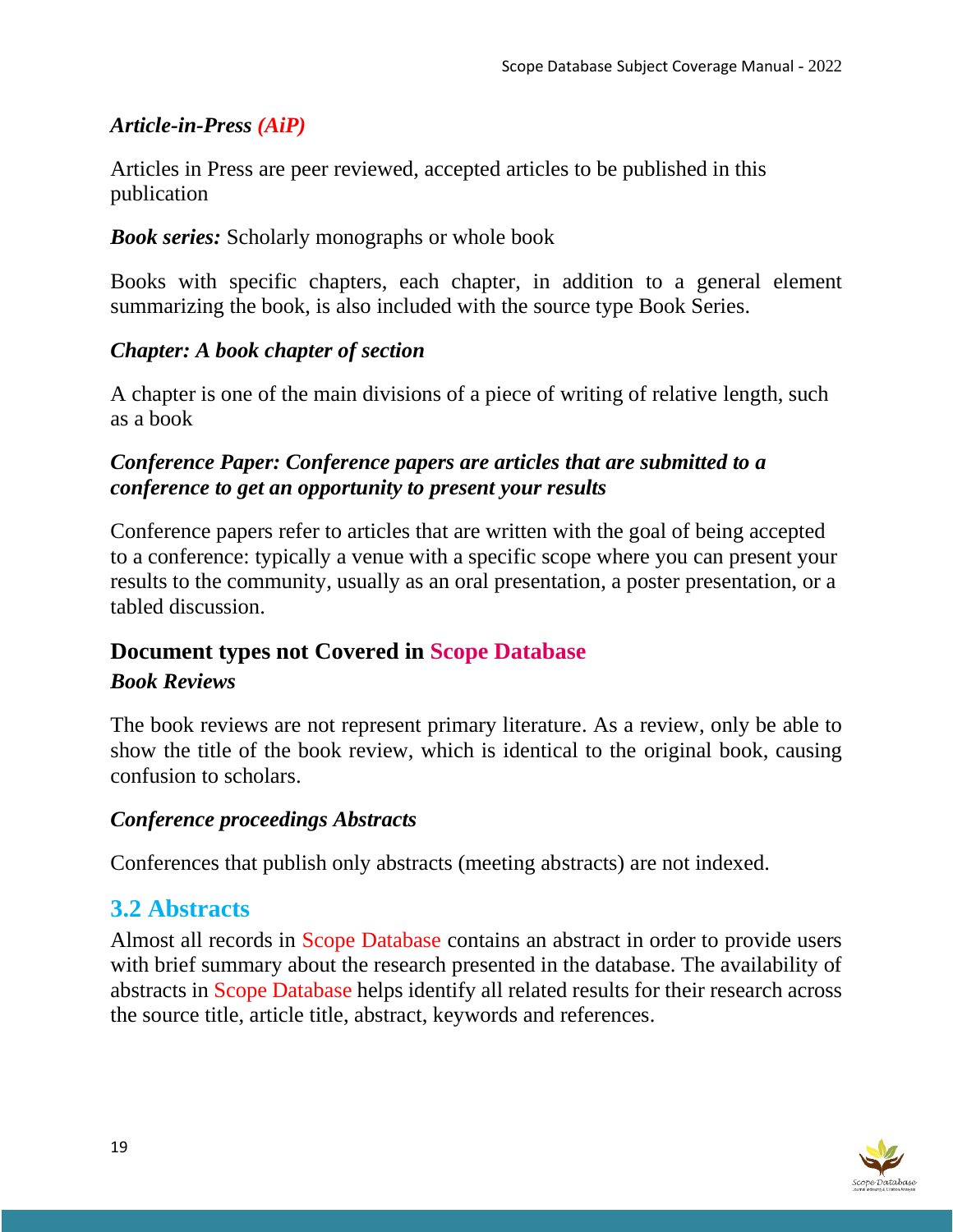## **3.3 Keywords and Index keywords**

Scope Database adds index keywords for all the papers manually.

A global group of qualified experts assigns index terms to the database according to the following online databases in Scope Database.

- 1. Engineering and Technology Citation Index (ETCI)
- 2. Computing Citation Index (CCI)
- 3. Chemical Engineering Citation Index (CECI)
- 4. Material Science Citation Index (MSCI)
- 5. Architecture Citification Index (ACI)
- 6. Science Research Citation Index (SRCI)
- 7. Social Sciences Research Citation Index (SSRCI)
- 8. Physical Science Research Citation Index (PSRCI)
- 9. Agriculture Citation Index (ACI)
- 10. Arts and Humanities Research Citation Index (AHRCI)
- 11. Health Sciences Research Citation Index (HSRI)
- 12. Education Citation Index (ECI)
- 13. Advanced Research Citation Index (ARCI)
- 14. Library and Information Sciences Citation Index (LISCI)
- 15. Conference Proceedings Citation Index (CPCI)
- 16. Book Citation Index (BCI)

There is no limit to add the number of index keywords in the database. Only the index keywords that have a direct connection with the core subject of the research paper are added and made searchable on Scope Database in order to evade displaying inappropriate results.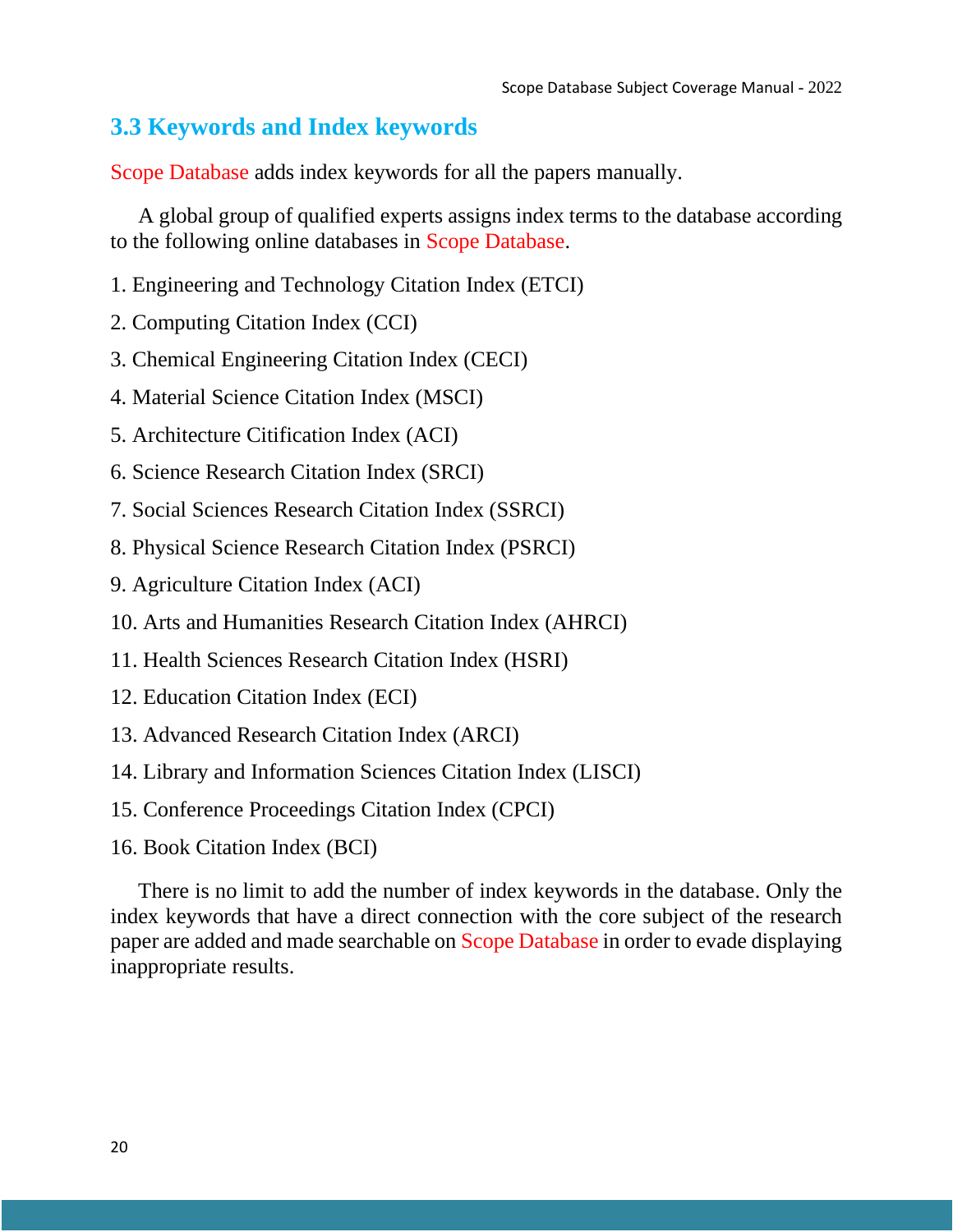## **3.4. Cited References**

Cited Reference searching should be a part of any research article search. If searching with keywords to find papers, may be missing result on important papers. A cited reference search starts with a known item and moves forward in time, potentially guiding through the evolution of a concept in the literature of one or more fields.

- Scope Database capture all cited references regardless of age or document type.
- Authors may search for their published documents to understand the impact the research is having on other researchers and subjects.

#### **3.5. Affiliation search**

Affiliation data search is freely available in Scope Database with largest data source (more than 25,000 institution profiles). The Scope Database intelligent tool that automatically recognize and combine an organization with all of its research work. This tool is very useful to analyze the research work metrics of the researchers of Universities / Institutions.

#### **3.6 Author Profiles search**

Author profile search is freely available in Scope Database with the largest data source. The Scope Database intelligent tool that automatically recognize and combine with all of his/her research work. This tool is used for analyzing citation metrics and other analysis of authors.

The Scope Database smart Identifier assigns a unique ID for each author in and combine together all of the research work done by that author. Author Identifier uses an advanced technology that merge author names based on their affiliation, designation, department, subject area, source title, email id and co-authors. An author can request corrections or merge to their author details directly from their profile page using the Scope Database Author search result page or send email to Scope Database.

## **3.7. Scope Database Researcher ID (SDRID) Integration**

Scope Database Researcher ID (SDRID) is dedicated to solving the name ambiguity problem in scholarly research by assigning a unique identifier to each author.

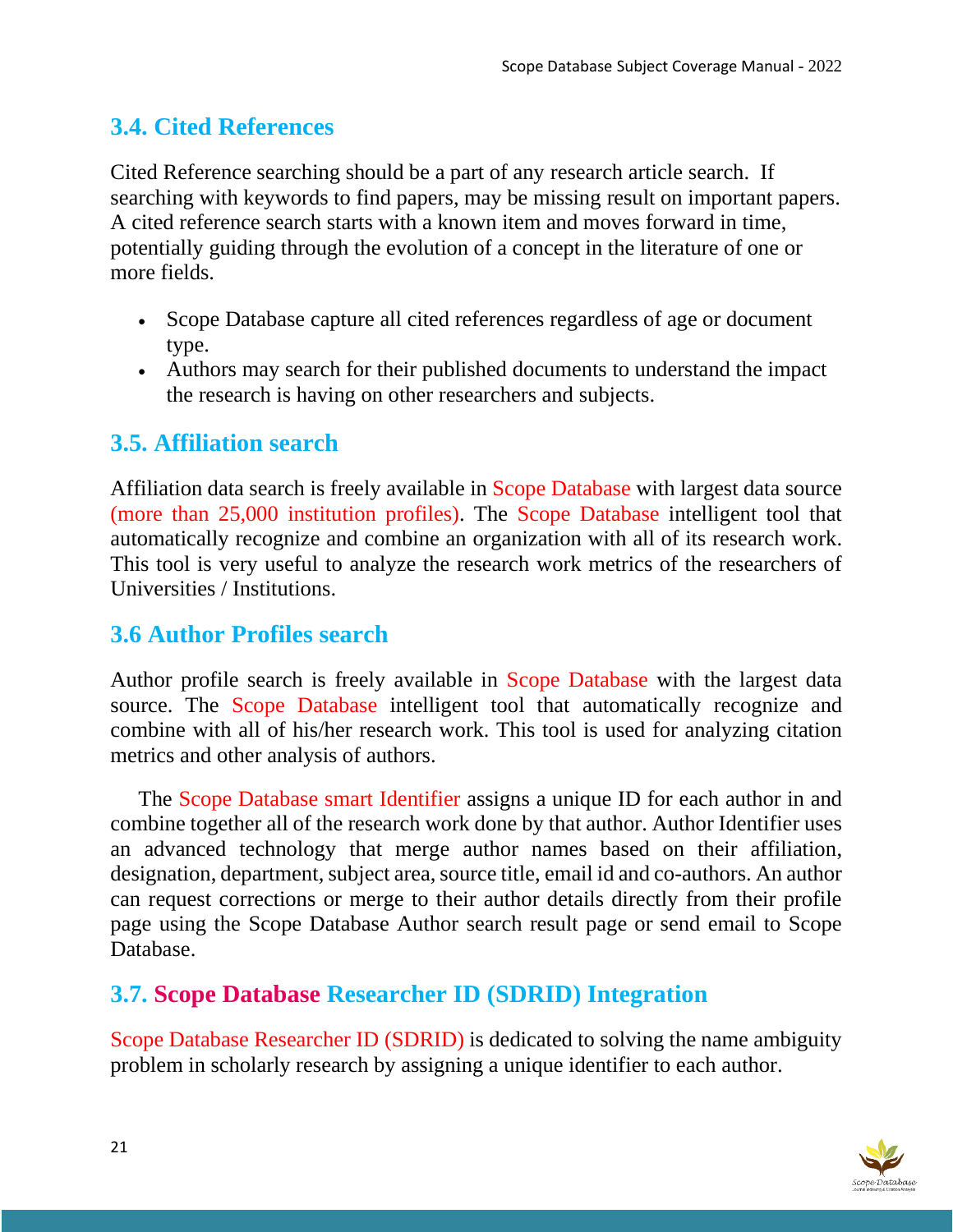#### **3.8. Other Metadata**

#### *Acknowledgement* **&** *Funding Data*

Scope Database is includes Acknowledgement & funding data in database. This allows the content to be searchable and makes easier to identify what research is being funded or supported and by whom.

This includes the following information:

- Funder (i.e., Department of Science and Technology, India)
- Funding phrase (i.e., DST)
- Funding ID (i.e., DST-23923032162)

#### *Open Access (OA)*

- A Computer Database is defined 'open access' when there are no financial, legal or technical barriers to accessing it - that is to say when anyone can read, download, copy, distribute, print, search for and search within the information, or use it in education or in any other way within the legal agreements.
- Open access is a publishing model for scholarly communication that makes research information available to readers at no cost, as opposed to the traditional subscription model in which readers have access to scholarly information by paying a subscription (usually via libraries).
- One of the most important advantages of open access is that it increases the visibility and reuse of academic research results. There is also criticism, and the aspect of quality deserves extra effort. The principles of open access are set out in the Berlin Declaration on Open Access to Knowledge in the Sciences and Humanities (2003). This declaration has been signed by many international organisations for academic research, including all Indian and Dutch universities and research organisations.
- Researchers provide their articles to publishers for free, because their compensation comes in the form of recognition for their findings. Open Access means more readers, more potential collaborators, more citations for their work, and ultimately more recognition for them and their institution.
- Scope Database is a free public web search engine for academic publications and literature, developed by a group of Scientific researchers. Scope Database launched in 2008, and calculated metrics manually and by 2018 launched globally through www.,the tool features an entirely new data structure and search engine using semantic user interface search technologies.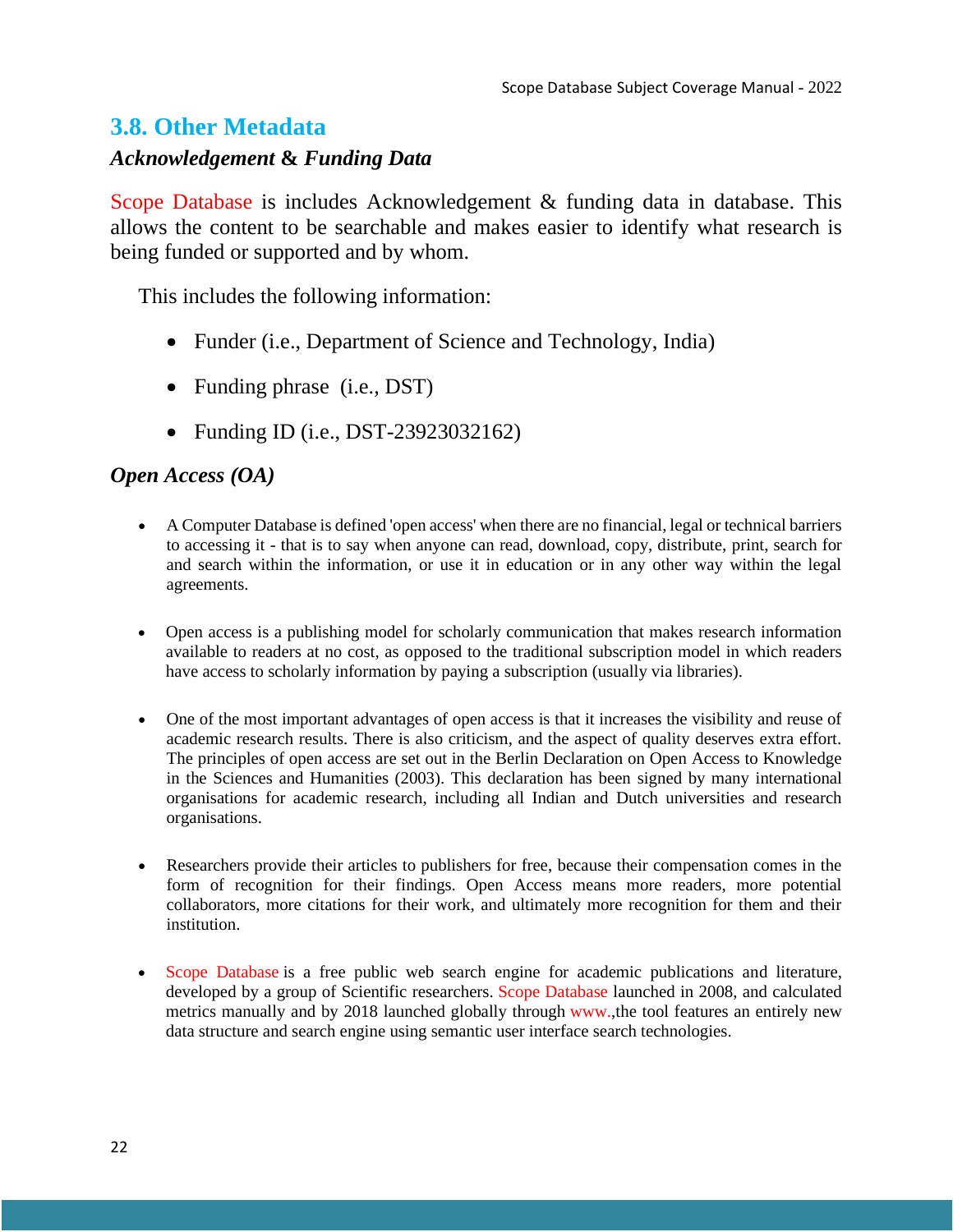## **4. COVERAGE OF SOURCES (JOURNALS, BOOKS AND CONFERENCE PROCEEDINGS)**

#### **4.1. Scope Database Title List**

The sources list are updated daily and include journals, Conferences and other sources with significant coverage on **www.sdbindex.com** at the time of the update.

#### **4.2. Scope Database Source Title Evaluation Procedure**

Scope Database CSC continually reviews new titles from various subject like sciences, technology, medicine, social sciences and arts for inclusion, using transparent selection criteria.

Librarians from various institutions, research scholars, publishers and journal editors may propose new title suggestions from the following link

[https://sdbindex.com/title-suggestion](https://scopedatabase.com/title-suggestion)

**Email Contact:** title-suggestion@sdbindex.com

#### *Criteria for Title Selection*

#### *All journal titles should meet all of these minimum criteria for review and evaluation of the journal title*

- Journal should publish only peer-reviewed content
- Journal Should provide publicly available peer review process
- Journal must include Editorial/Review Board consists of Members from all over the world. Members affiliation details should be included in the list including email id.
- Articles/papers Should be published on regular basis
- Journals should have International Standard Serial Number (ISSN)registered with the ISSN International Centre
- The Journal content should be relevant and readable by an international audience
- References given in Roman script
- Paper title and abstract should be English Language
- Aim and Scope of the Journal should be indicated properly

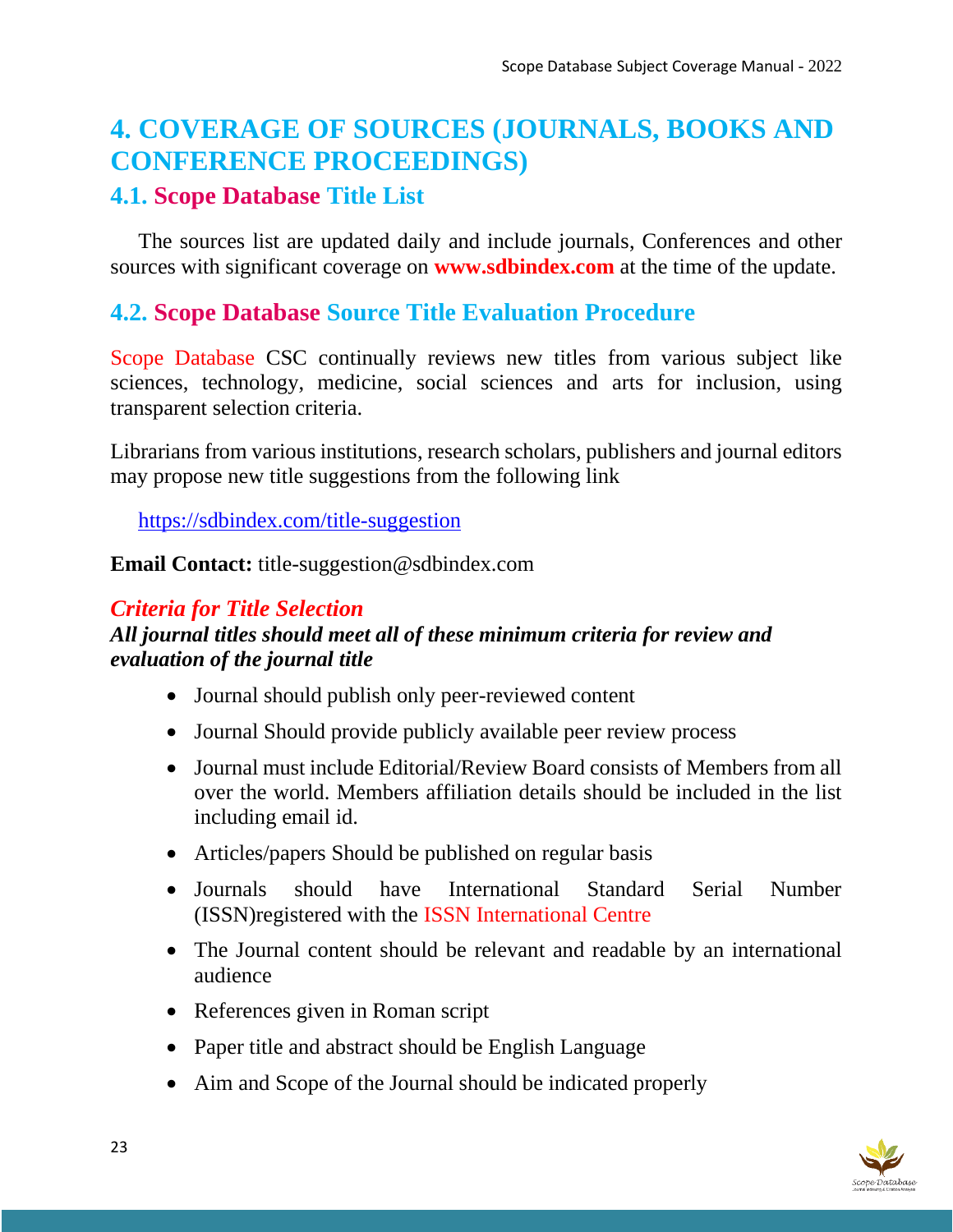- Subject area coverage should be included in the journal web page
- Journal should have publicly available publication ethics and publication malpractice statement
- Publication ethics statement should be included in the journal web page
- Proper Contact details of the editor should be publicly available with email id

CSC associates are subject expertise and are dedicated to dynamically seeking out and selecting best sources like journals & conferences that meets the standards of the research community. Journals & conferences are entitled for review by the CSC will be evaluated on the following criteria in Six categories:

#### **Journals eligible for review by the CSS will be evaluated on the following criteria in six categories:**

| Category                | <b>Criteria</b>                                                                                                                                                                                                                                                                                                                                             |
|-------------------------|-------------------------------------------------------------------------------------------------------------------------------------------------------------------------------------------------------------------------------------------------------------------------------------------------------------------------------------------------------------|
| <b>Policy Statement</b> | Considerable editorial policy and Editorial Members<br>Geographical diversity in distribution of editors $\&$ authors<br>Type of peer review process<br>Open access or restricted access<br>Contact details of the publisher/editor<br>Presence of Peer Review policy<br>Publication ethics and publication malpractice statement<br>Article Removal policy |
| <b>Content Quality</b>  | Academic contribution and implications to the area of study<br>Intelligibility of abstracts and keywords<br>Aims, scope of the journal and Subject Coverage quality<br>Quality of articles<br><b>Scholarly Content</b><br>Clarity of English Language<br>Journal format<br><b>Author Affiliation Details</b><br><b>Editorial Board affiliation details</b>  |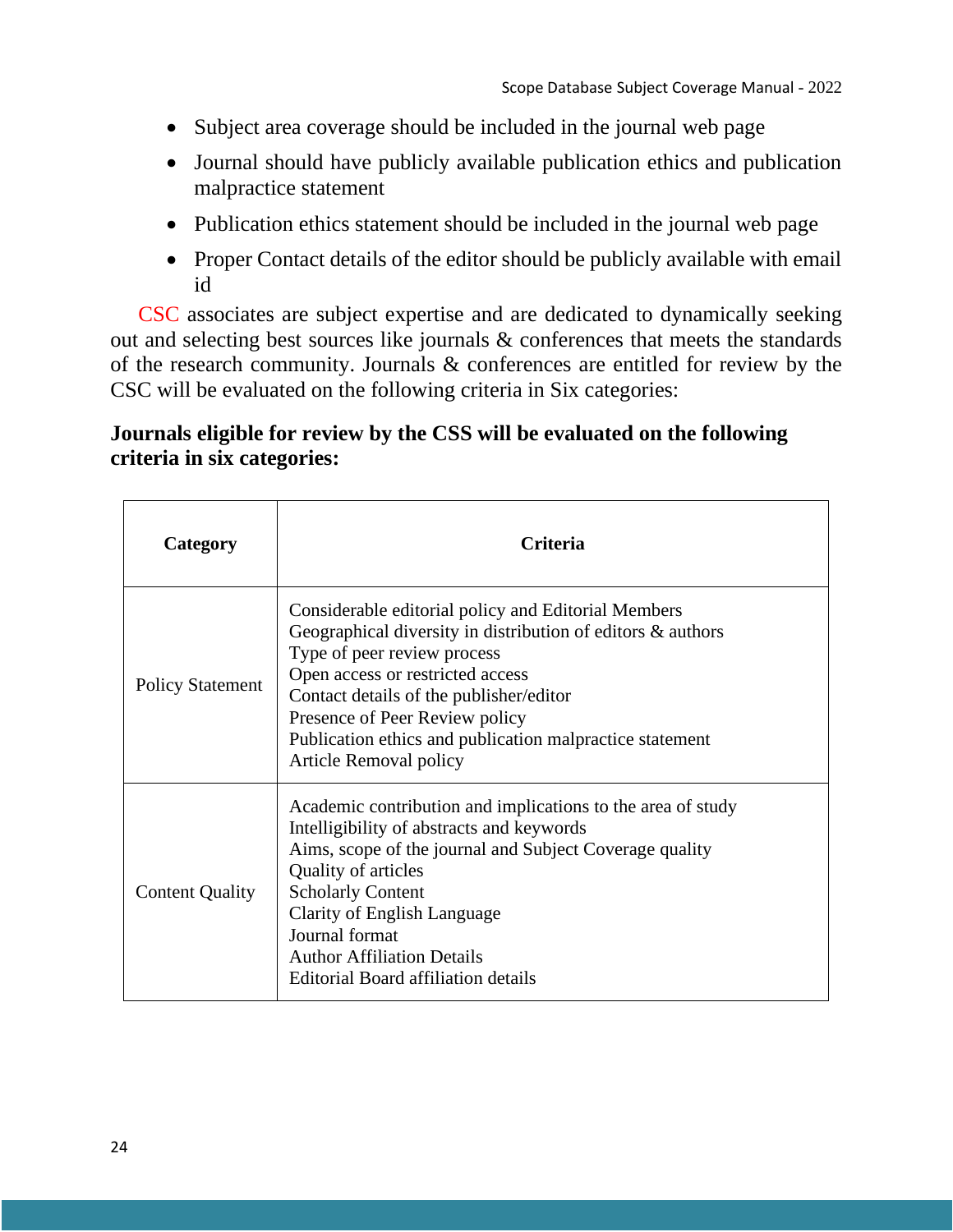| <b>Journal Standing</b> | Citedness of scholarly articles in Scope Database, Google Scholar,<br>Web of Science, Scopus and other indexing search engines<br>Editor or Editor in Chief standing<br>Appropriate Citation to the Title<br><b>Content Significance</b><br>Author citation analysis<br>Comparative citation analysis<br>Editorial/Review Board Composition<br>Author distribution in different country |
|-------------------------|-----------------------------------------------------------------------------------------------------------------------------------------------------------------------------------------------------------------------------------------------------------------------------------------------------------------------------------------------------------------------------------------|
| Publishing<br>frequency | No delays or interruptions in the publication frequency in online and<br>print mode<br>Approximate Paper Acceptance time<br>Approximate Type setting and publishing time<br>Approximate Indexing time in various indexing search engines<br>Adherence to Call for Paper Schedule                                                                                                        |
| Online<br>Availability  | Full or part (Title, Author information, Abstract, References) content<br>available online<br>English language webpage<br>Detailed journal home page<br>URL of the Journals (For online journals)<br>Journal Website Functionality                                                                                                                                                      |
| Quality<br>Parameters   | Article originality<br>Article Quality in terms of typesetting parameters<br>Article Acceptance Rate<br><b>Review Time</b><br><b>Plagiarism Rate</b><br>Adherence to the Community Standards<br><b>Validity of Statements</b>                                                                                                                                                           |

#### *Source Title Re-evaluation Process*

Scope Database re-evaluate all the title/journal already indexed in Scope Database to maintain their quality metrics year over year. To regulate journal quality, Scope Database execute the yearly Re-evaluation process, which identifies the quality of journals.

The review criteria for re-evaluation are same to the Scope Database content selection criteria used for newly suggested titles/journals. After completion of the reevaluation process, the CSC will decide to either continue a journal's coverage or to discontinue the journal its coverage in Scope Database (Subject area covered in

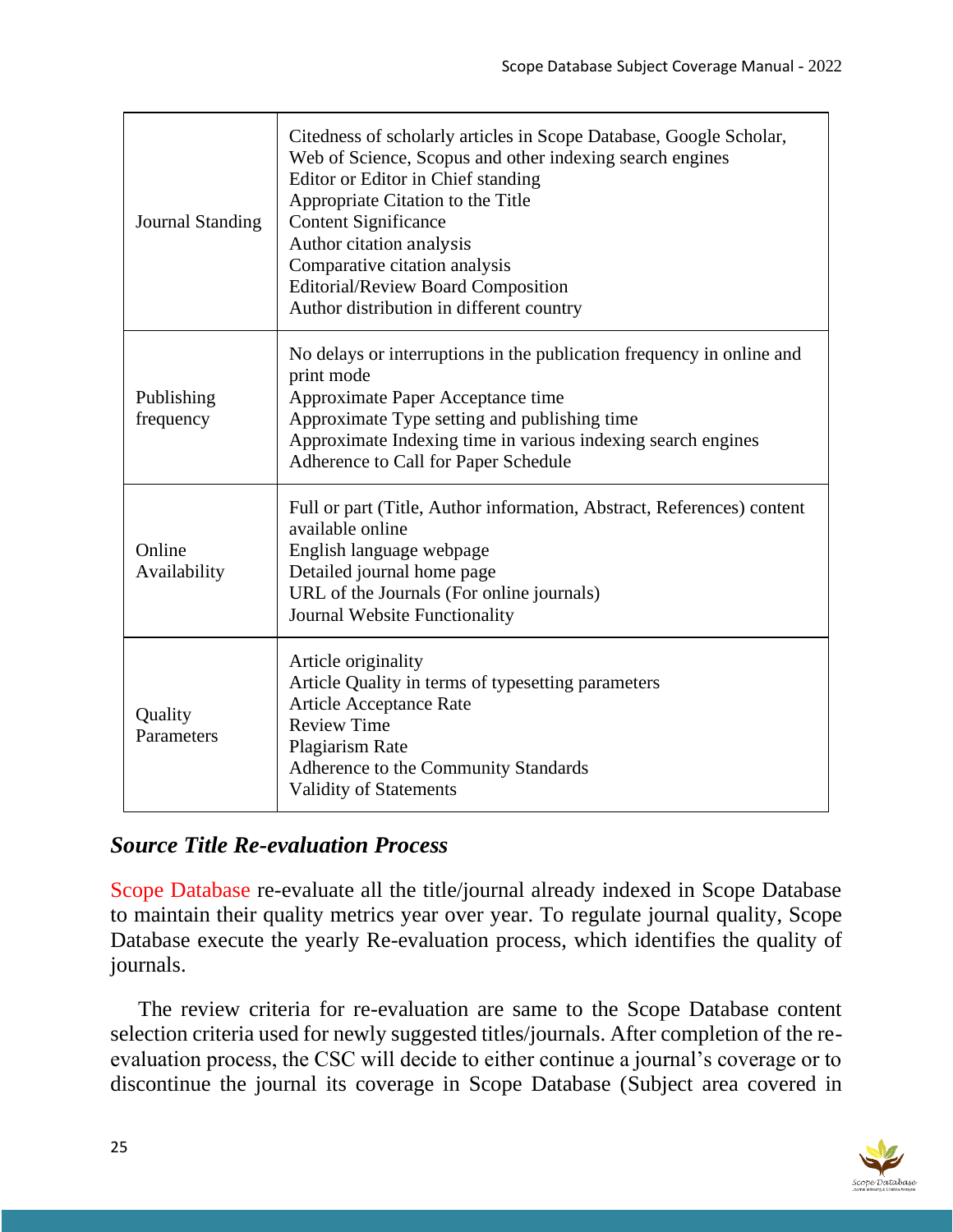Scope Database prior to the re-evaluation completion will remain in Scope Database). If necessary Scope Database will remove all indexed data from Scope Database for a particular journal or publisher

#### **Email Contact: re-evaluation@sdbindex.com**

#### *Content Selection Committee (CSC)*

- Content Selection Committee (CSC) ensure that only the most reliable scientific articles/papers and quality content is available on Scope Database for researcher all over the world
- The content is correctly selected by the independent Scope Database Content Selection Committee (CSC) an international group of scientists, professors, educationalist, industrialist, researchers and librarians who represent the major scientific disciplines available in Scope Database.
- Scope Database Content Selection Committee (CSC) members are responsible for reviewing all new titles/journals that are suggested to Scope Database by the publisher. Content Selection Committee (CSC) members also responsible for reviewing and ensuring that the quality of existing content is maintained in Scope Database for certain period.

#### **Email Contact: [css@sdbindex.com](mailto:css@scopedatabase.com)**

#### *Responsibility of Content Selection Committee (CSC)*

- Scope Database Content Selection Committee (CSC) an international group of scientists, professors, educationalist, industrialist, researchers and librarians who represent the major scientific disciplines available in Scope Database. CSC Members will review and evaluate the all titles/journals that are suggested to Scope Database by the publisher
- The CSC Board is comprised of 45 Subject Chairs, each representing a specific subject field/area. The Committee works closely with the Scope Database team to understand how Scope Database is used by the authors/publishers/institute, what content is relevant for different users and what enhancements should be made in content to improve various search conditions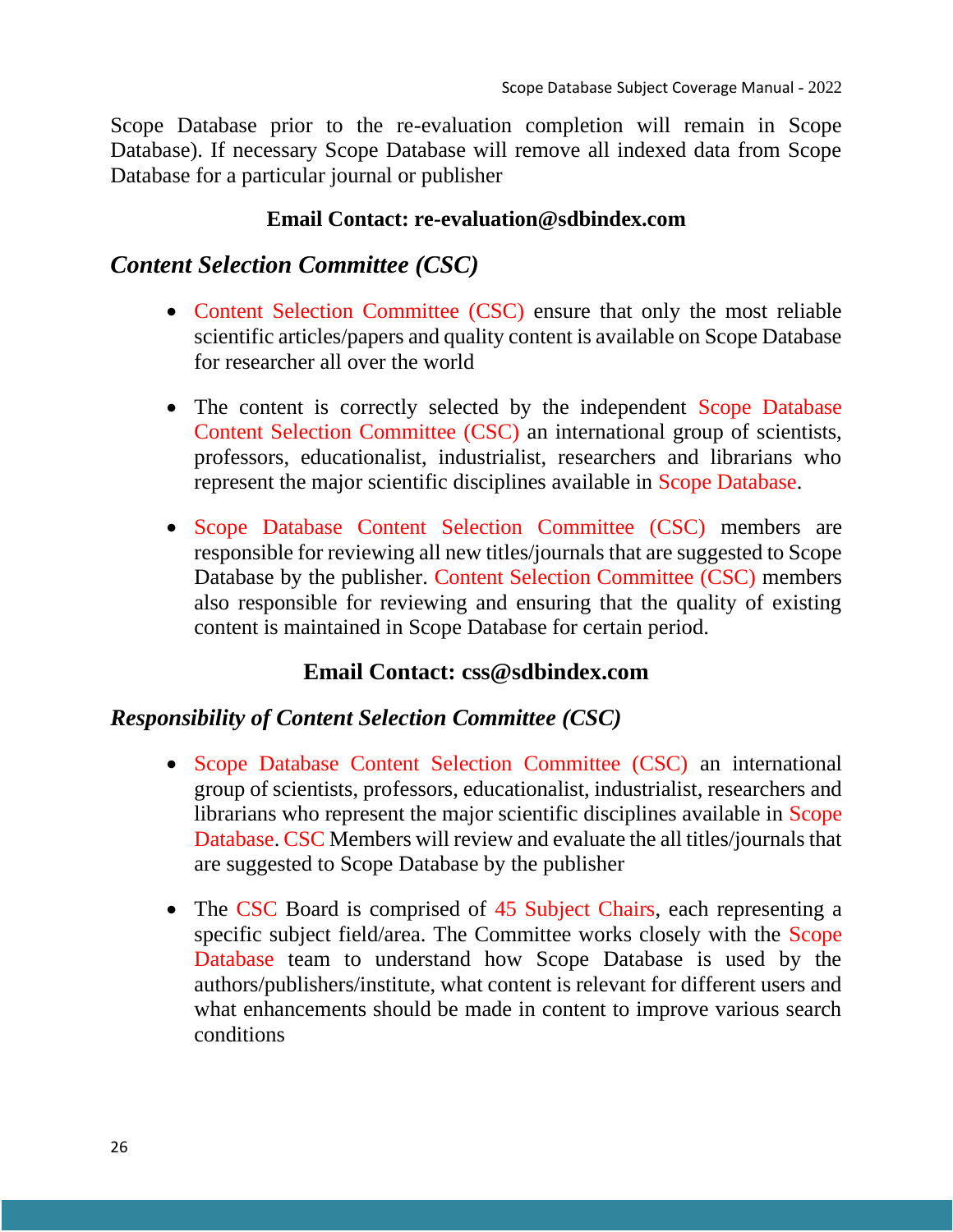- The recommendations of the CSC Board directly affect the overall performance of Scope Database and the prioritization of new quality content requests to ensure that Scope Database content stays globally and relevant to the various users (Librarians, Authors, Academic Institute, Government and private organisations) with different purpose of usage
- Scope Database works with multiple local Committee members with the objective of advancement the overall quality standards and quality of journals/conferences published in non-English speaking countries. Currently, local Committee are in available in India, France, Spain. China, Thailand, Russia and South Korea.

#### **Scope Database** *Selection Standards*

- Every year, approximately 2,500 new titles are suggested for inclusion in Scope Database, but only 37% of those titles meet our minimum selection criteria. Approximately 1200 titles, only 50% are accepted after CSC review and inclusion in scope database.
- The international experts on our Content Selection Committee (CSC) continually review new titles/journals using both quantitative and qualitative measures identified by the Scope Database. Only serial titles/journals may be suggested to the Content Selection Committee (CSC) for inclusion on Scope Database. Serials include journals, conference proceedings, trade journals and book series.

#### **Scope Database** *Title Evaluation Tool*

The Scope Database Title Evaluation intelligent tool is a web-based process from submission until the final decision, including the feedback to the suggester and publisher/editor. The intelligent tool offers several benefits, including:

- Feedback on why the suggested title was accepted or rejected
- Quick decision-making process
- Transparent Title Selection Procedure
- Tracker